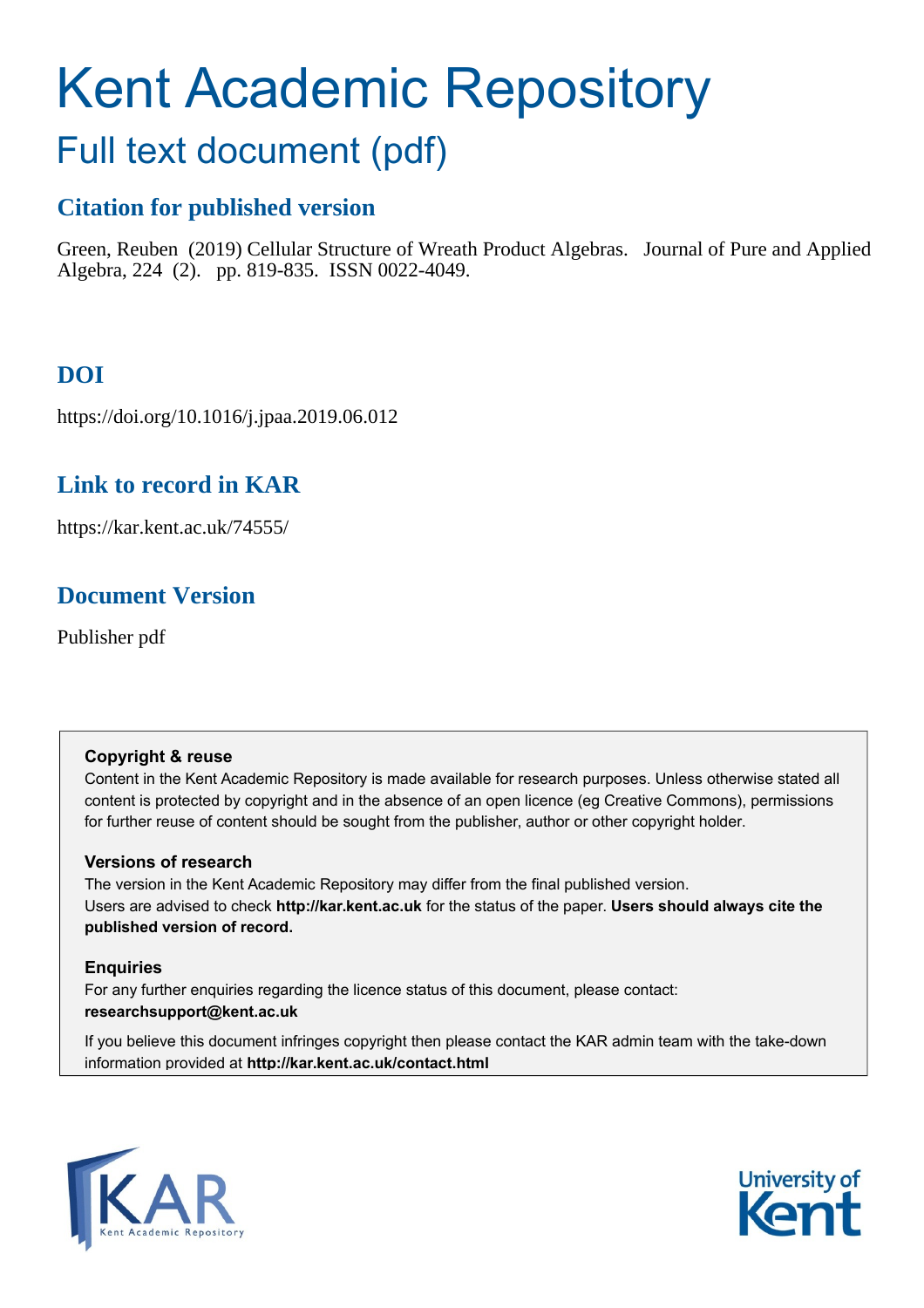Contents lists available at [ScienceDirect](http://www.ScienceDirect.com/)

### Journal of Pure and Applied Algebra

[www.elsevier.com/locate/jpaa](http://www.elsevier.com/locate/jpaa)

## Cellular structure of wreath product algebras

Reuben Green <sup>1</sup>

*School of Mathematics, Statistics and Actuarial Science, University of Kent, CT2 7NF, UK*

A R T I C L E I N F O A B S T R A C T

*Article history:* Received 12 November 2018 Received in revised form 2 April 2019 Available online 12 June 2019 Communicated by S. Koenig

*MSC:* 16G30

*Keywords:* Wreath products Cellular algebras Iterated inflation

#### 1. Introduction

The wreath product  $G(S_n)$  of a finite group *G* with a symmetric group  $S_n$  is a natural group-theoretic construction with many applications. For example, wreath products  $S_m \wr S_n$  of two symmetric groups are of great importance in the representation theory of the symmetric group. It is also natural to consider the wreath product  $A \wr S_n$  of an algebra A with a symmetric group  $S_n$ , see for example the work of Chuang and Tan in [1]. The notion of a *cellular algebra* was introduced by Graham and Lehrer in [4] and has since found broad application. The question arises as to whether a cellular structure on an algebra *A* yields a cellular structure on the algebra  $A \wr S_n$ , and in [3] Geetha and Goodman showed that this is so in the case that *A* is not only cellular but *cyclic cellular*, meaning that all of the cell modules of *A* are cyclic [3, Theorem 4.1]. Their proof is quite combinatorial in nature, and draws on the work of Dipper, James, and Mathas in [2] and of Murphy in [11]. However, we shall prove (section 4) that  $A \wr S_n$  is cellular for any cellular algebra  $A$ , by exhibiting it as an *iterated inflation* of tensor products of group algebras of symmetric groups. Iterated inflations were originally introduced by König and Xi in [8], but we shall use this concept in the form given in [5]. The advantage of taking this approach is a far simpler proof than the one given in [3], and hence

*E-mail address:* [rmg29@kent.ac.uk.](mailto:rmg29@kent.ac.uk)

 $^{\rm 1}$  Supported by EPSRC grant [EP/M508068/1].

<https://doi.org/10.1016/j.jpaa.2019.06.012>

0022-4049/© 2019 The Author. Published by Elsevier B.V. This is an open access article under the CC BY license [\(http://creativecommons.org/licenses/by/4.0/](http://creativecommons.org/licenses/by/4.0/)).



We apply the method of iterated inflations to show that the wreath product of a cellular algebra with a symmetric group is cellular, and obtain descriptions of the cell and simple modules together with a semisimplicity condition for such wreath products.

© 2019 The Author. Published by Elsevier B.V. This is an open access article under the CC BY license [\(http://creativecommons.org/licenses/by/4.0/](http://creativecommons.org/licenses/by/4.0/)).





**JOURNAL OF PURE AND<br>APPLIED ALGEBRA**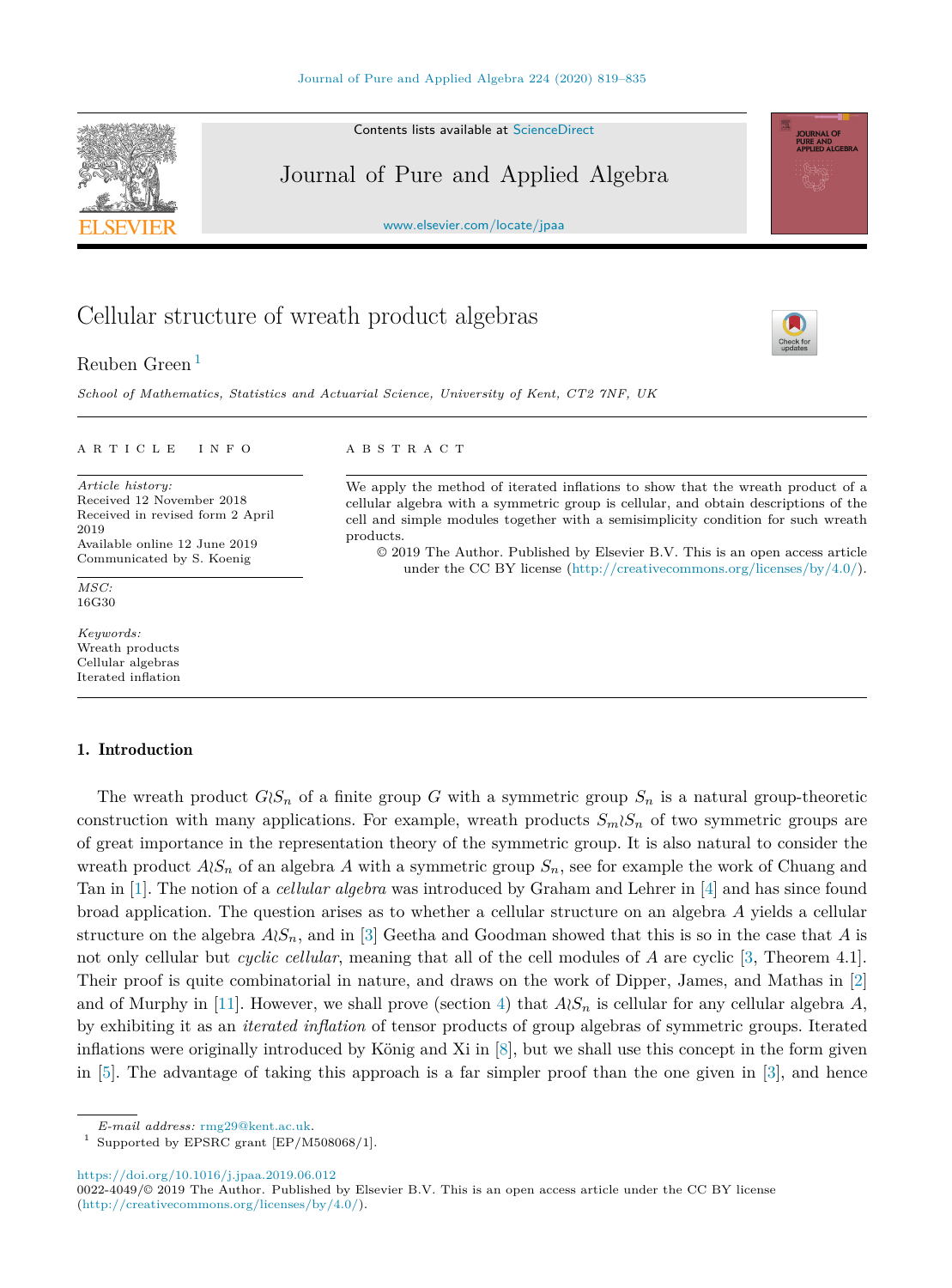much easier access to the powerful machinery of cellular algebra theory which allows us to easily prove the nice results on  $A \nvert S_n$  given in Section 5. The price for this simplicity is that order obtained on the set of cell indices of  $A \nvert S_n$  is somewhat cruder than the order obtained in [3], and hence contains less representation-theoretic information; see the discussion at the end of Section 4 for more details. Since (as far as the author is aware) all cellular algebras which occur in practice are in fact cyclic cellular, the result presented in this article is in effect a weaker version of the result of Geetha and Goodman. However, we feel that the much simpler proof afforded by the method of iterated inflations is of interest in its own right.

We shall also obtain a convenient graphical description of a well-known method of constructing  $A \wr S_n$ modules (section 3), and in section 5 we bring this description together with the cellularity result to deliver results on the representation theory of  $A \wr S_n$ , in particular a description of the simple modules and a semisimplicity condition. These results require no extra assumptions on the field (e.g. algebraic closedness).

#### 2. Recollections and definitions

We let *k* be a field of characteristic *p* (*p* may be zero or a prime). By a *k-algebra*, we shall mean a finite-dimensional unital associative *k*-algebra; we shall abbreviate ⊗*<sup>k</sup>* to ⊗; all of our modules will be right modules of finite *k*-dimension. By an *anti-involution* on a *k*-algebra *A*, we mean a self-inverse *k*-linear isomorphism  $a \mapsto a^*$  such that  $(ab)^* = b^*a^*$  for all  $a, b \in A$ .

For *n* a non-negative integer, a *composition of n* is a tuple of non-negative integers whose sum is *n*, and if  $\mu = (\mu_1, \ldots, \mu_t)$  is a tuple of non-negative integers then we call the numbers  $\mu_i$  the parts of  $\mu$ , and define  $|\mu|$  to be the sum  $\mu_1 + \cdots + \mu_t$ , so that  $\mu$  is a composition of  $|\mu|$ . A composition whose entries are positive and appear in non-increasing order is a *partition*. Note that  $n = 0$  has exactly one partition, the empty tuple, which we shall write as ().

#### *2.1. Cellular algebras*

We refer the reader to [4] for basic information and notation on cellular algebras. We shall refer to elements of the poset Λ indexing the cell modules of a cellular algebra as *cell indices*, and we shall write the anti-involution on a cellular algebra A as  $a \mapsto a^*$ . Recall that to each cell index  $\lambda$  we associate a finite set  $M(\lambda)$ , and we have a *cellular basis* of A whose elements are indexed by the disjoint union of the sets  $M(\lambda) \times M(\lambda)$  for  $\lambda \in \Lambda$ ; we write the cellular basis element indexed by  $(S, T) \in M(\lambda) \times M(\lambda)$  as  $C_{S,T}^{\lambda}$ . We call the tuple  $(\Lambda, M, C)$  the *cellular data* of *A* with respect to  $*$ . Since we are using right modules we take the multiplication rule for cellular basis elements to be

$$
C_{S,T}^{\lambda}a \equiv \sum_{X \in M(\lambda)} R_a(T,X) C_{S,X}^{\lambda} \tag{1}
$$

modulo cellular basis elements of lower cell index (where  $R_a(T, X) \in k$ ). Then the right cell module  $\Delta^{\lambda}$  is the vector space with basis  $\{C_T : T \in M(\lambda)\}\$ ; our form of the multiplication rule (1) means that the action of *A* on  $\Delta^{\lambda}$  is

$$
C_T a = \sum_{X \in M(\lambda)} R_a(T, X) C_X. \tag{2}
$$

Let us recall some basic results on cell modules, see [4, sections 2 and 3]. Indeed, each cell module is equipped with a bilinear form, whose radical is either the whole cell module or else its unique maximal A-submodule; we shall call these bilinear forms the *cell forms* and their radicals the *cell radicals*. We let  $\Lambda_0$  be the set of  $\lambda \in \Lambda$  such that the cell radical of  $\Delta^{\lambda}$  does not equal  $\Delta^{\lambda}$ , and for  $\lambda \in \Lambda_0$  we let  $L^{\lambda}$  be the quotient of  $\Delta^{\lambda}$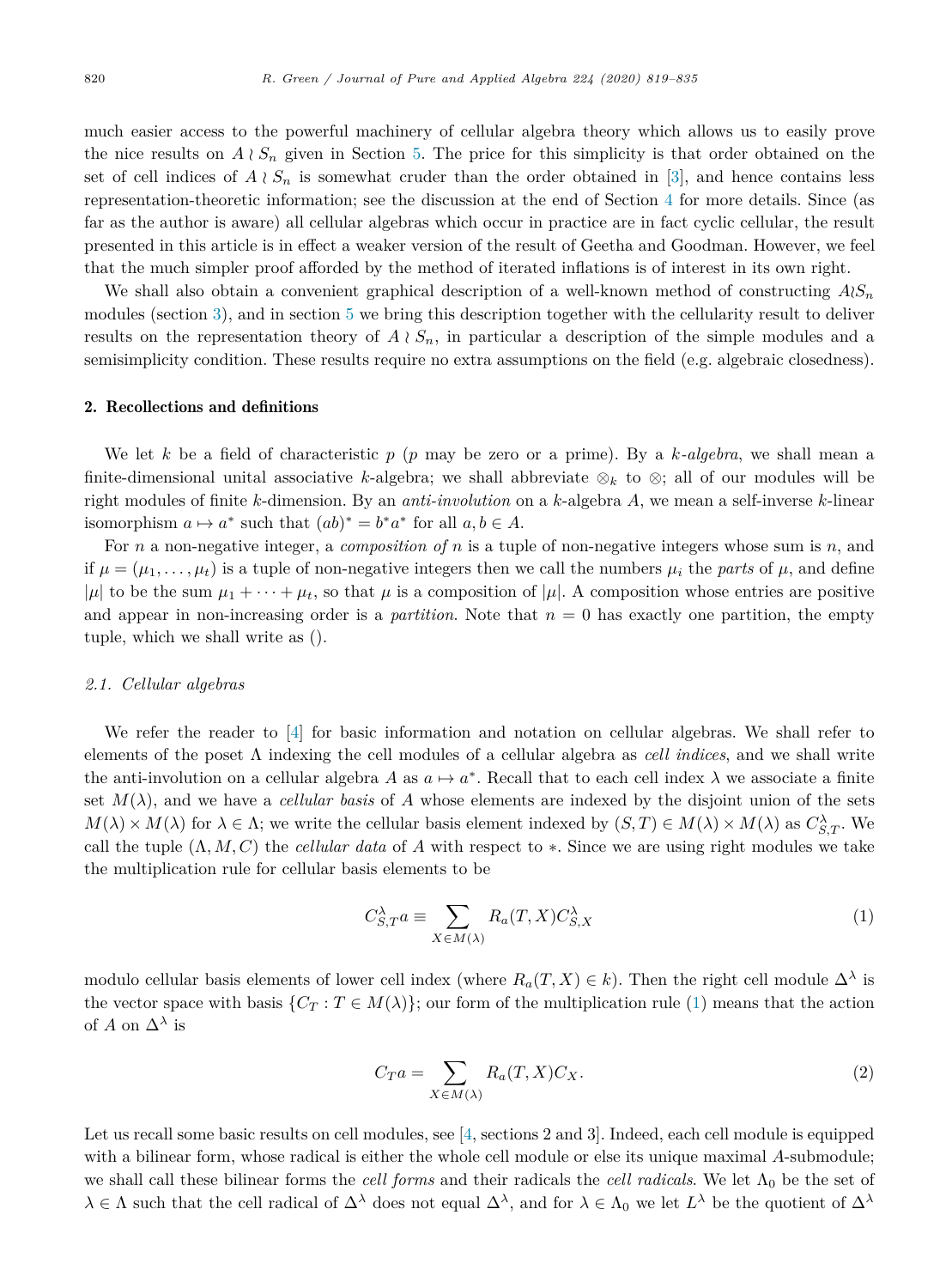by its cell radical; thus  $L^{\lambda}$  is a simple *A*-module, and the modules  $L^{\lambda}$  for  $\lambda \in \Lambda_0$  are in fact a complete list of all the simple right *A*-modules up to isomorphism without redundancy.

#### *2.2. The symmetric group*

We let  $S_n$  denote the symmetric group on the set  $\{1, 2, \ldots, n\}$ , and we take  $S_n$  to act on the right, so that the product  $\sigma \pi$  of permutations is calculated by first applying  $\sigma$  and then applying  $\pi$ ; thus we write permutations to the right of their arguments. We shall find it convenient to represent permutations via *permutation diagrams*; for example, we represent  $(1, 2, 3)(5, 7) \in S_7$  by the diagram



where the *i*th *node* on the top row is connected by a *string* to the (*i*)*σ*th node on the bottom row. To calculate the product  $\sigma \pi$  in  $S_n$  using permutation diagrams, we connect the diagram for  $\sigma$  above the diagram for  $\pi$ , and then simplify the resulting diagram to yield the permutation diagram of  $\sigma\pi$ . For  $\mu$  a composition of *n*, we write  $S_\mu$  for the Young subgroup of  $S_n$  associated to  $\mu$ .

Let us denote the dominance order on partitions by  $\triangleright$ . The *reverse dominance order* is the order obtained by reversing all the relations in the dominance order. The group algebra  $kS_n$  is known to be a cellular algebra [10, Theorem 3.20], with respect to the anti-involution  $*$  defined by setting  $\sigma^* = \sigma^{-1}$  for  $\sigma \in S_n$ , and a tuple of cellular data including the partially ordered set  $\mathcal{P}_n$  consisting of all partitions of *n* endowed with the reverse dominance order. Note that [10, Theorem 3.20] mentions the dominance order rather than the reverse dominance order, but we note that the definition of a cellular algebra used there [10, 2.1], has the opposite convention on the ordering of the elements of the poset of cell indices compared to  $[4]$ , so that in the sense of our definition of a cellular algebra, we do indeed have the *reverse* dominance order. We shall not need the details of the cellular basis occurring in this structure, but we note that for  $\lambda \in \mathcal{P}_n$ , the right cell module associated to  $\lambda$  by this structure, which we shall denote by  $S^{\lambda}$ , is the (contragredient) dual of the right Specht module defined by James in  $[6]$ .<sup>2</sup> Further, the simple modules are indexed by *p*-restricted partitions. If  $p = 0$  then all partitions are considered *p*-restricted, while if  $p > 0$  then a partition is *p*-restricted if the difference between any two consecutive parts is less than *p*. Note that () is *p*-restricted for all  $p \ge 0$ . For  $\lambda$  *p*-restricted, we denote the associated simple module by  $D^{\lambda}$  [10, Theorem 3.43].

The following result may easily be proved by directly verifying the axioms for a cellular algebra; in fact, it is merely a special case of the general result that a tensor product of cellular algebras is cellular, see for example section 3.2 of [3].

**Proposition 1.** Let  $n_1, \ldots, n_r$  be non-negative integers. Then the group algebra  $k(S_{n_1} \times \cdots \times S_{n_r})$  is a cellular algebra with respect to the map given by  $(\sigma_1,\ldots,\sigma_r)\mapsto (\sigma_1^{-1},\ldots,\sigma_r^{-1})$  for  $\sigma_i\in S_{n_i}$  and a cellular structure where the poset of cell indices is  $\mathcal{P}_{n_1} \times \cdots \times \mathcal{P}_{n_r}$  with the order where  $(\lambda_1,\ldots,\lambda_r) \geq (\mu_1,\ldots,\mu_r)$  means  $\lambda_i \leq \mu_i$  for all i; the cell module associated to  $(\lambda_1, \ldots, \lambda_r)$  is  $S^{\lambda_1} \otimes \cdots \otimes S^{\lambda_r}$  with the action

$$
(x_1 \otimes \cdots \otimes x_r) \cdot (\sigma_1, \ldots, \sigma_r) = (x_1 \sigma_1) \otimes \cdots \otimes (x_r \sigma_r)
$$

for  $x_i \in S^{\lambda_i}$ ,  $\sigma_i \in S_{n_i}$ , and the cell form is given on pure tensors by

 $2$  See [10], "Warning" on p. 38 and "Note 2" on page 54, but note that the original published text incorrectly states that the cell module obtained is the dual of the right James Specht module associated to the *conjugate* of *λ*; see the correction to the Warning in the author's errata.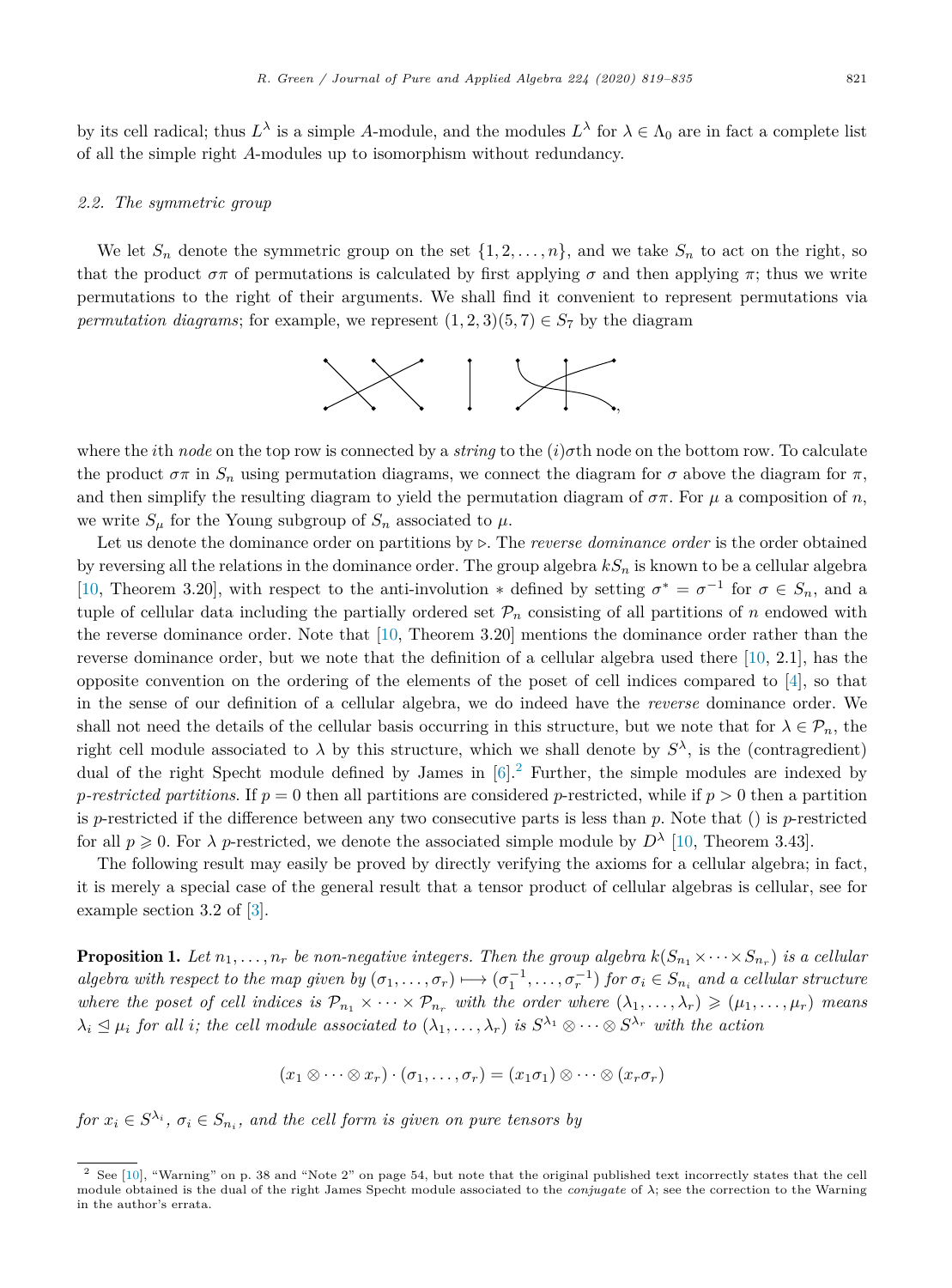$$
\langle x_1 \otimes \cdots \otimes x_r, y_1 \otimes \cdots \otimes y_r \rangle = \langle x_1, y_1 \rangle \cdots \langle x_r, y_r \rangle
$$

where each bilinear form on the right hand side is the appropriate cell form of some  $S^{\lambda_i}$ .

Let  $\sigma \in S_n$ . Then an *inversion* of  $\sigma$  is a transposition  $(i, j)$  in  $S_n$  such that  $1 \leq i \leq j \leq n$  but  $(i)\sigma$  >  $(j)\sigma$ , and the *Coxeter length* of  $\sigma$  is defined to be the total number of inversions of  $\sigma$ ; we shall simply call this the *length* of  $\sigma$ . It is well-known that if  $\mu$  is a composition of *n*, then each right coset  $S_{\mu}\sigma$  of  $S_{\mu}$ contains a unique element of minimal length, and further that if  $\mu = (\mu_1, \ldots, \mu_r)$ , then for any given right  $S_\mu$ -coset, the element of minimal length is the unique element  $\gamma$  of the coset such that in the sequence  $(1)\gamma^{-1}, \ldots, (n)\gamma^{-1}$ , the elements  $1, \ldots, \mu_1$  occur in increasing order, as do the elements  $\mu_1 + 1, \ldots, \mu_1 + \mu_2$ , the elements  $\mu_1 + \mu_2 + 1, \ldots, \mu_1 + \mu_2 + \mu_3$ , and so on. Equivalently, an element  $\sigma$  of  $S_n$  is of minimal length in its coset  $S_\mu \sigma$  if and only if, in its permutation diagram, the strings attached to the first  $\mu_1$  nodes on the top row do not cross each other, the strings attached to the next  $\mu_2$  nodes on the top row do not cross each other, and so on. For example, the permutation whose diagram appears in the diagram (10) below is of minimal length in its  $S_\mu$  coset for  $\mu = (3, 2, 3)$ . For any  $\mu$  a composition of *n*, we define  $\mathcal{R}_\mu$  to be the unique system of minimal-length right  $S_\mu$ -coset representatives in  $S_n$ .

#### *2.3. Iterated inflation of cellular algebras*

Iterated inflations of cellular algebras were first introduced by König and Xi in [8], but we shall use them as presented in [5]. We shall now summarise the content of [5]; note however that we give the form using right cell modules, rather than the left cell modules used in [5].

Let *A* be a *k*-algebra, with an anti-involution ∗. Suppose that we have, up to isomorphism of *k*-vector spaces, a decomposition

$$
A \cong \bigoplus_{\mu \in I} V_{\mu} \otimes B_{\mu} \otimes V_{\mu}
$$

of *A*, where *I* is a finite partially ordered set, each  $V_\mu$  is a *k*-vector space, and each  $B_\mu$  is a cellular algebra over *k* with respect to an anti-involution  $*$  and cellular data  $(\Lambda_{\mu}, M_{\mu}, C)$ . We shall henceforth consider *A* to be identified with this direct sum of tensor products, and we shall speak of the subspace  $V_\mu \otimes B_\mu \otimes V_\mu$ as the *μ*-th *layer* of *A*. Suppose that for each  $\mu \in I$ , we have a basis  $\mathcal{V}_{\mu}$  for  $V_{\mu}$  and a basis  $\mathcal{B}_{\mu}$  for  $B_{\mu}$ . Let A be the basis of A consisting of all elements  $u \otimes b \otimes w$  for all  $u, w \in V_\mu$  and all  $b \in \mathcal{B}_\mu$ , as  $\mu$  ranges over *I*. Suppose that for each  $\mu \in I$ , we have for any  $u, w \in V_{\mu}$  and any  $b \in \mathcal{B}_{\mu}$  that

$$
(u \otimes b \otimes w)^* = w \otimes b^* \otimes u,\tag{3}
$$

and suppose further that for any  $\mu \in I$  we have maps  $\phi_{\mu} : \mathcal{V}_{\mu} \times \mathcal{A} \to V_{\mu}$  and  $\theta_{\mu} : \mathcal{V}_{\mu} \times \mathcal{A} \to B_{\mu}$  such that for any  $u, w \in V_\mu$  and any  $b \in \mathcal{B}_\mu$ , we have for any  $a \in \mathcal{A}$  that

$$
(u \otimes b \otimes w) \cdot a \equiv u \otimes b \theta_{\mu}(w, a) \otimes \phi_{\mu}(w, a) \mod J(<\mu), \tag{4}
$$

where  $J( $\mu$ ) =  $\bigoplus_{\alpha<\mu}V_{\alpha}\otimes B_{\alpha}\otimes V_{\alpha}$ . Then by [5, Theorem 1], A is cellular with respect to  $*$  and the cellular$ data  $(\Lambda, M, C)$ , where  $\Lambda$  is the set  $\{(\mu, \lambda) : \mu \in I \text{ and } \lambda \in \Lambda_{\mu}\}\$  with the lexicographic order,  $M(\mu, \lambda)$  is  $\mathcal{V}_{\mu} \times M_{\mu}(\lambda)$ , and  $C_{(x,X),(y,Y)}^{(\mu,\lambda)} = x \otimes C_{X,Y}^{\lambda} \otimes y$ .

Further by [5, Proposition 2], for each  $\mu \in I$  there is a unique  $B_{\mu}$ -valued *k*-bilinear form  $\psi_{\mu}$  on  $V_{\mu}$  such that for any  $u, w, x, y \in V_\mu$  and  $b, c \in B_\mu$  we have  $\psi_\mu(y, u) = \psi_\mu(u, y)^*$  and

$$
(x \otimes c \otimes y)(u \otimes b \otimes w) \equiv x \otimes c \psi_{\mu}(y, u)b \otimes w \mod J(< \mu).
$$
 (5)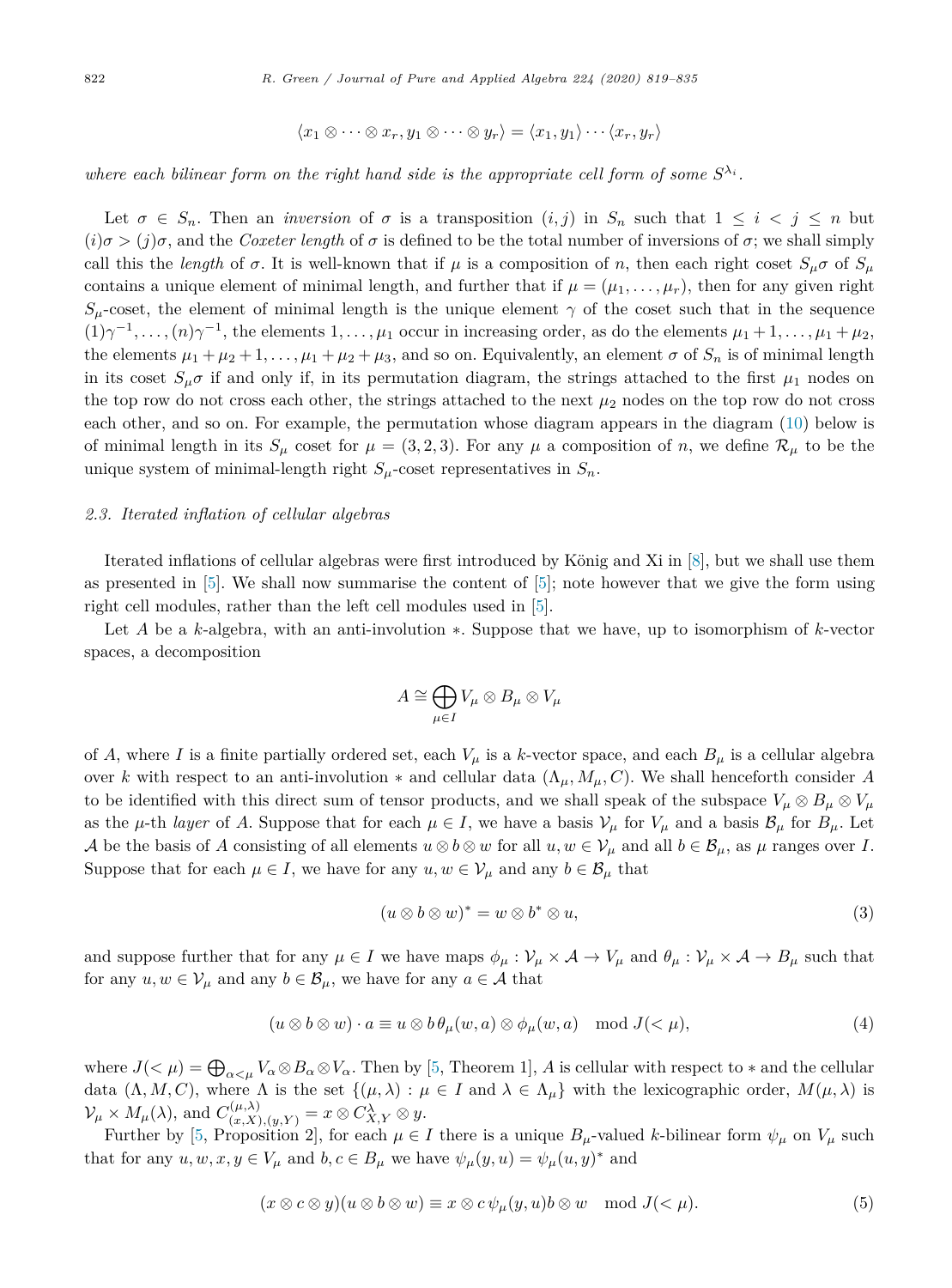Finally (see [5, Proposition 3]), let  $(\mu, \lambda) \in \Lambda$ , and let  $\Delta^{\lambda}$  be the right cell module of  $B_i$  corresponding to  $\lambda$ . The right cell module  $\Delta^{(\mu,\lambda)}$  of *A* may be obtained by equipping  $\Delta^{\lambda} \otimes V_{\mu}$  with the action given, for  $a \in \mathcal{A}, x \in \mathcal{V}_{\mu}$  and  $z \in \Delta^{\lambda}$ , by  $(z \otimes x)a = z \theta_{\mu}(x, a) \otimes \phi_{\mu}(x, a)$ . Moreover, if  $\langle \cdot, \cdot \rangle$  is the cell form on  $\Delta^{\lambda} \otimes V_{\mu}$ and  $\langle \cdot, \cdot \rangle_{\lambda}$  is the cell form on  $\Delta^{\lambda}$ , then for any  $x, y \in V_{\mu}$  and any  $z, v \in \Delta^{\lambda}$ , we have

$$
\langle z \otimes x, v \otimes y \rangle = \langle z \psi_{\mu}(x, y), v \rangle_{\lambda} = \langle z, v \psi_{\mu}(y, x) \rangle_{\lambda}.
$$
 (6)

#### 3. Wreath product algebras

We recall the notion of the wreath product of an algebra with a symmetric group from [1]. Indeed, let *A* be a finite-dimensional unital associative *k*-algebra. Consider the *k*-vector space  $kS_n \otimes A^{\otimes n}$ , and further let us write a pure tensor  $x \otimes a_1 \otimes a_2 \otimes \cdots \otimes a_n$  in this vector space as  $(x; a_1, a_2, \ldots, a_n)$ . Then we have a well-defined multiplication which is given by

$$
(\sigma; a_1, a_2, \ldots, a_n)(\pi; b_1, b_2, \ldots, b_n) = (\sigma \pi; a_{(1)\pi^{-1}}b_1, a_{(2)\pi^{-1}}b_2, \ldots, a_{(n)\pi^{-1}}b_n)
$$

for  $\sigma, \pi \in S_n$  and  $a_i, b_i \in A$ ; we define the *wreath product*  $A \wr S_n$  of A and  $S_n$  to be the unital associative *k*-algebra so obtained.

We assume that the reader is familiar with the notion of *diagram algebras*, for example the Brauer or Temperley-Lieb algebras. We can consider  $A \wr S_n$  to be a kind of diagram algebra. Indeed, we may represent a pure tensor  $(\sigma; a_1, a_2, \ldots, a_n)$  in  $A \wr S_n$ , where  $\sigma \in S_n$  and  $a_i \in A$ , by a diagram obtained by drawing the permutation diagram associated to  $\sigma$ , with the nodes of the bottom row replaced by the elements  $a_i$ . For example, if  $n = 5$  and  $\sigma = (1, 4, 3, 5, 2)$ , then we represent the element  $(\sigma; a_1, a_2, a_3, a_4, a_5)$  by



Such diagrams are useful for computing products, as we now show by an example. Indeed, keep  $n = 5$  and  $\sigma =$  $(1,4,3,5,2)$ , and let  $\pi = (1,3,5)(2,4)$ . Then to compute the product  $(\sigma; a_1, a_2, a_3, a_4, a_5)(\pi; b_1, b_2, b_3, b_4, b_5)$ . we draw the diagram corresponding to the first factor above the one corresponding to the second factor, to obtain



and we then slide each  $a_i$  down its string to meet some  $b_j$ , and then resolve the two connected permutation diagrams into a single diagram, to obtain



which corresponds to the element  $((1,2,3)(4,5); a_5b_1, a_4b_2, a_1b_3, a_2b_4, a_3b_5)$ , which is indeed the product of the two elements we started with.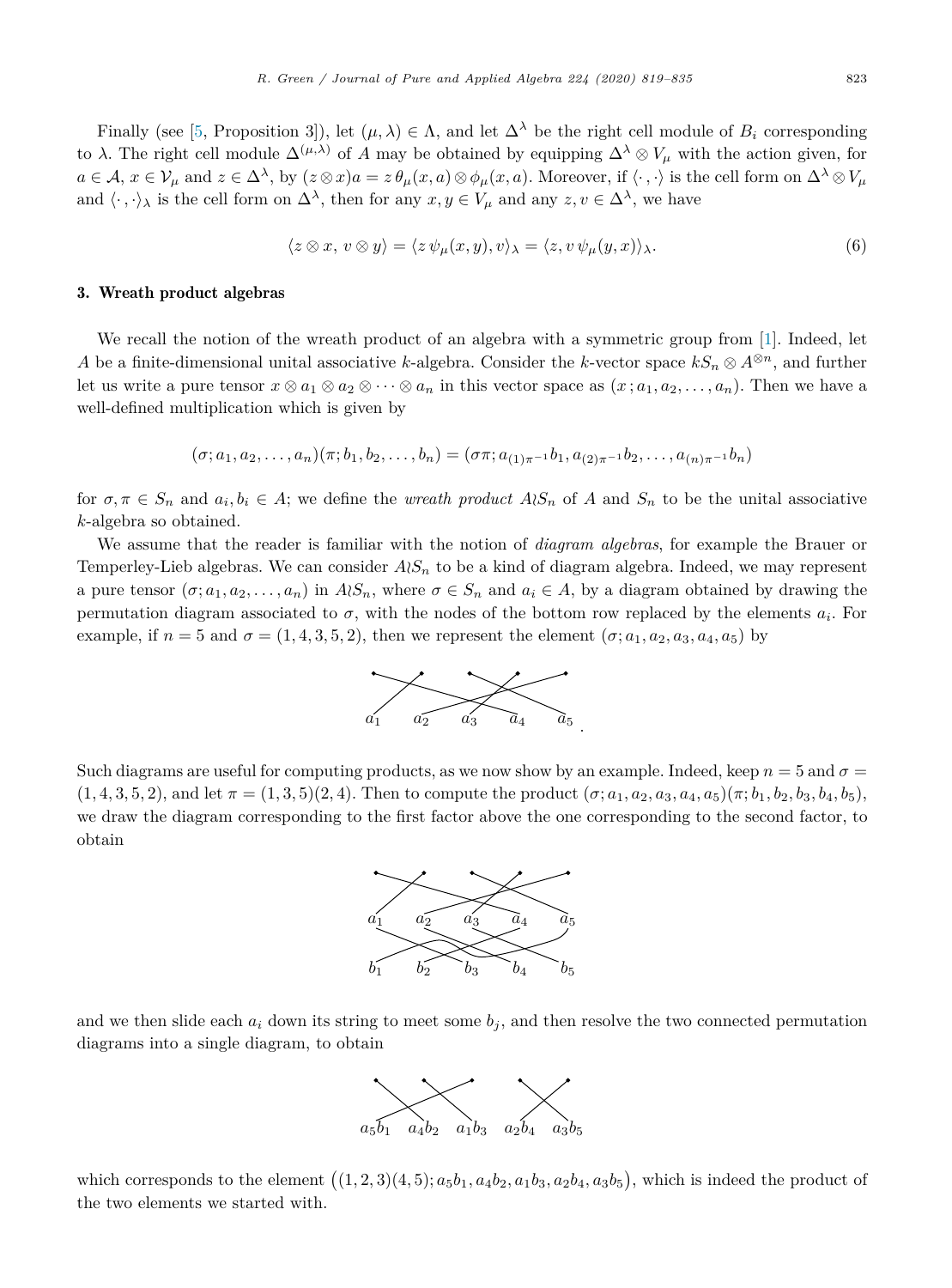Note that, unlike the usual diagram basis of the Brauer or Temperley-Lieb algebras, the set of all such diagrams is not a basis of  $A \wr S_n$ . A basis of such diagrams can be formed by fixing a basis C of A, and then taking the set of all elements  $(\sigma; a_1, \ldots, a_n)$  for  $\sigma \in S_n$  and  $a_i \in \mathcal{C}$ ; however the product of two such basis elements will not in general be a scalar multiple of another basis element as is the case for the diagram basis of the Brauer or Temperley-Lieb algebras.

It is easy to show that there is a well-defined anti-involution  $*$  on  $A \wr S_n$  given by

$$
(\sigma; a_1, \dots, a_n)^* = (\sigma^{-1}; a^*_{(1)\sigma}, \dots, a^*_{(n)\sigma}), \tag{7}
$$

where  $\sigma \in S_n$  and  $a_1, \ldots, a_n \in A$ . In terms of diagrams, this map corresponds to the operation of taking a diagram, flipping it about the horizontal line half-way between its two rows of nodes (so that the elements  $a_i$  lie on the *top* row), replacing each element  $a_i$  with its image  $a_i^*$  under the anti-involution on *A*, and then sliding each element  $a_i^*$  to the bottom of its string.

Now there is a standard method of constructing modules for  $A \wr S_n$  from *A*-modules and symmetric group modules; see for example Section 3 of [1]. Indeed, let  $\mu$  be an *r*-part composition of *n*,  $X_1, \ldots, X_r$  be *A*-modules, and for each  $i = 1, \ldots, r$  let  $Y_i$  be a  $kS_{\mu_i}$  module. We write  $A \wr S_{\mu}$  for the subalgebra of  $A \wr S_n$ spanned by all elements  $(\sigma; a_1, \ldots, a_n)$  where  $a_i \in A$  and  $\sigma \in S_\mu$ . Then  $X_1^{\otimes \mu_1} \otimes \cdots \otimes X_r^{\otimes \mu_r} \otimes Y_1 \otimes \cdots \otimes Y_r$ is naturally a  $A \wr S_\mu$ -module via the action

$$
(x_1 \otimes \cdots \otimes x_n \otimes y_1 \otimes \cdots \otimes y_r)(\sigma; a_1, \ldots, a_n) = x_{(1)\sigma^{-1}}a_1 \otimes \cdots \otimes x_{(n)\sigma^{-1}}a_n \otimes y_1\sigma_1 \otimes \cdots \otimes y_r\sigma_r,
$$

where the elements  $\sigma_i \in S_{\mu_i}$  are such that under the natural identification of  $S_{\mu}$  with  $S_{\mu_1} \times \cdots \times S_{\mu_r}$ ,  $\sigma$  is identified with  $(\sigma_1,\ldots,\sigma_r)$ . Then inducing from  $A\wr S_\mu$  to  $A\wr S_n$  (that is, applying the functor  $-\otimes_{A\wr S_\mu} A\wr S_n$ ) yields a module which we may easily see is isomorphic as a *k*-vector space to

$$
X_1^{\otimes \mu_1} \otimes \cdots \otimes X_r^{\otimes \mu_r} \otimes Y_1 \otimes \cdots \otimes Y_r \otimes k \mathcal{R}_\mu,
$$
\n
$$
(8)
$$

where  $k\mathcal{R}_{\mu}$  is the vector space on the basis  $\mathcal{R}_{\mu}$  of minimal-length coset representatives, with the action given by

$$
(x_1 \otimes \cdots \otimes x_n \otimes y_1 \otimes \cdots \otimes y_r \otimes \gamma)(\sigma; a_1, \ldots, a_n) =
$$
  

$$
x_{(1)\theta^{-1}}a_{(1)\zeta} \otimes \cdots \otimes x_{(n)\theta^{-1}}a_{(n)\zeta} \otimes y_1\theta_1 \otimes \cdots \otimes y_r\theta_r \otimes \zeta, \quad (9)
$$

where  $\gamma \in \mathcal{R}_{\mu}$ , and  $\zeta \in \mathcal{R}_{\mu}$  and  $\theta \in S_{\mu}$  are such that  $\gamma \sigma = \theta \zeta$ . Letting <u>X</u> be the tuple  $(X_1, \ldots, X_r)$  and <u>Y</u> be the tuple  $(Y_1, \ldots, Y_r)$ , we denote the module so obtained by  $\Theta^{\mu}(\underline{X}, \underline{Y})$ .

We now introduce a diagrammatic representation for certain pure tensors in the module  $\Theta^{\mu}(\underline{X}, \underline{Y})$  which provides a very convenient and intuitive understanding of the action of  $A \wr S_n$ . Indeed, let us take a pure tensor  $x_1 \otimes \cdots \otimes x_n \otimes y_1 \otimes \cdots \otimes y_r \otimes \gamma$  in (8), where  $\gamma \in \mathcal{R}_\mu$ . We represent this element by taking the permutation diagram of  $\gamma$ , labelling the nodes on its lower row from left to right with the elements  $x_{(1)\gamma^{-1}}, \ldots, x_{(n)\gamma^{-1}}$ , then linking together the first  $\mu_1$  nodes on the top row and labelling them with  $y_1$ , linking together the next  $\mu_2$  nodes on the top row and labelling the linked nodes with  $y_2$ , and so on. For example, take  $n = 8$ ,  $r = 3$ ,  $\mu = (3, 2, 3)$ , and  $\gamma = (2, 3, 6)(5, 8, 7)$  ( $\gamma$  may be seen to be an element of  $\mathcal{R}_{\mu}$  from its permutation diagram in  $(10)$ , since the strings associated to each  $y_i$  do not cross each other). We then represent the element

$$
x_1 \otimes x_2 \otimes x_3 \otimes x_4 \otimes x_5 \otimes x_6 \otimes x_7 \otimes x_8 \otimes y_1 \otimes y_2 \otimes y_3 \otimes \gamma
$$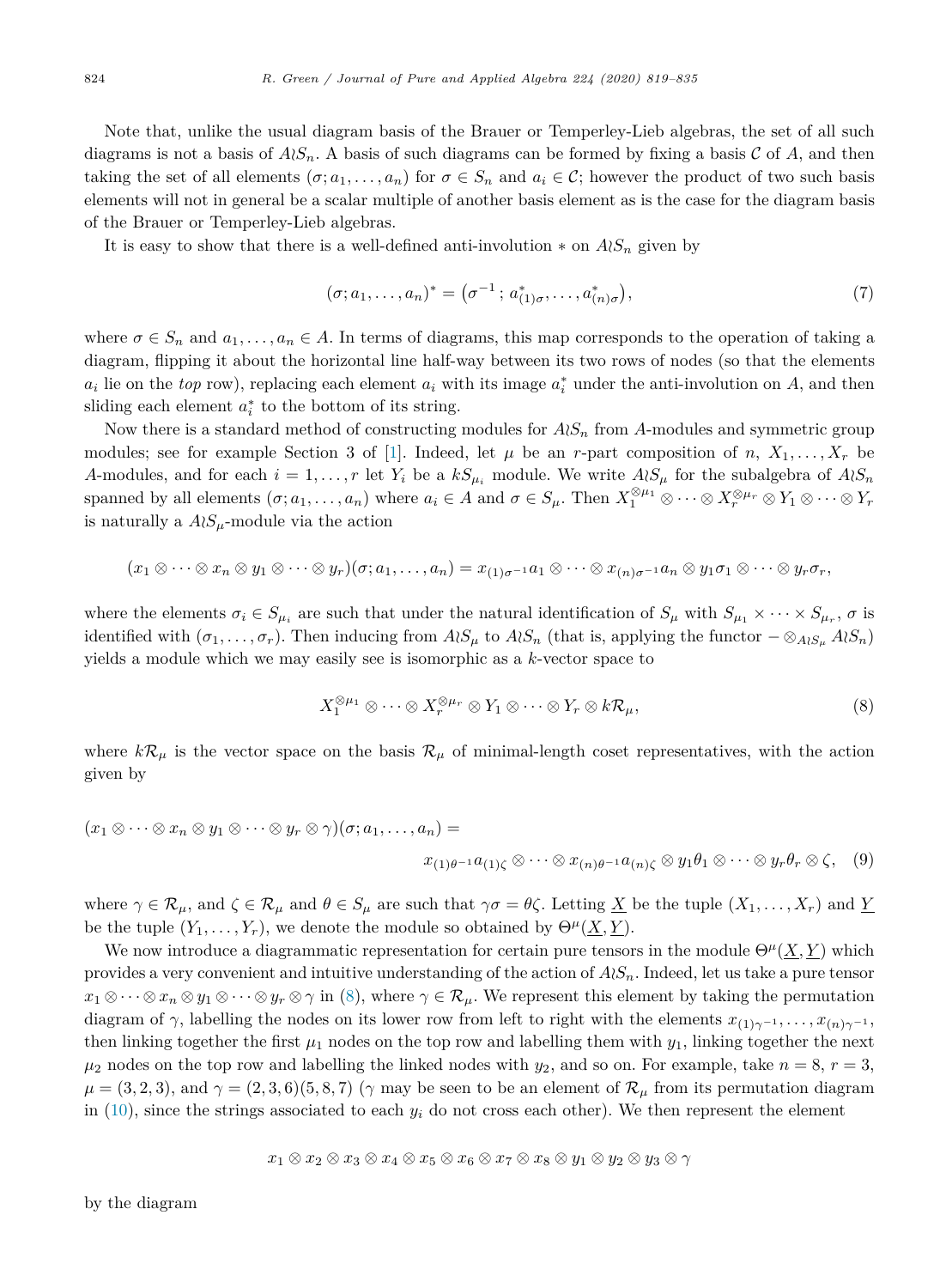

Note that each  $x_i$  is connected to the *i*th node on the top row. Note also that for each  $i = 1, 2, 3$ , the elements of  $X_i$  are attached to the strings associated to  $y_i$ . We thus identify  $\Theta^{\mu}(\underline{X}, \underline{Y})$  with the *k*-vector space spanned by diagrams consisting of the permutation diagram of some element of  $\mathcal{R}_{\mu}$  where (as in (10)) for each  $i = 1, \ldots, r$ , the  $(\mu_1 + \cdots + \mu_{i-1} + 1)$ th to  $(\mu_1 + \cdots + \mu_i)$ th nodes are connected to form a single block which is labelled by an element of  $Y_i$ , and where each node on the bottom row is replaced with an element of some  $X_j$  such that each top-row node in the *i*th block is connected to an element of  $X_i$  on the bottom row. We note that under this identification, the diagram in  $\Theta^{\mu}(\underline{X}, \underline{Y})$  whose top row has labels  $y_1$ to  $y_r$ , whose bottom row has labels  $u_1$  to  $u_n$ , and whose underlying permutation diagram is that of  $\gamma \in \mathcal{R}_\mu$ represents the pure tensor  $u_{(1)}\gamma \otimes \cdots \otimes u_{(n)}\gamma \otimes y_1 \otimes \cdots \otimes y_r \otimes \gamma$ . Further note that the set of all such diagrams is not linearly independent in  $\Theta^{\mu}(\underline{X}, \underline{Y})$ , and so they form a spanning set rather than a basis.

This diagram representation of  $\Theta^{\mu}(\underline{X}, \underline{Y})$  affords an intuitive realisation of the action of  $A \wr S_n$ , and we illustrate this by an example. Indeed, keeping  $n = 8$ ,  $r = 3$ ,  $\mu = (3, 2, 3)$  as above, let us consider the diagram



in  $\Theta^{\mu}(\underline{X}, \underline{Y})$ ; note that this diagram represents the pure tensor

$$
u_3 \otimes u_6 \otimes u_8 \otimes u_1 \otimes u_5 \otimes u_2 \otimes u_4 \otimes u_7 \otimes y_1 \otimes y_2 \otimes y_3 \otimes (1,3,8,7,4)(2,6). \tag{12}
$$

Now take the element

$$
((1,2,3)(4,6,8,7,5);a_1,a_2,a_3,a_4,a_5,a_6,a_7,a_8)
$$
\n
$$
(13)
$$

of  $A \wr S_8$ , which is represented by the diagram



The action of the element  $(14)$  on  $(11)$  is calculated as follows: we connect the diagram  $(14)$  below the diagram (11) to get



We slide each  $u_i$  down its string and simplify the drawing of the resulting partition diagram, to obtain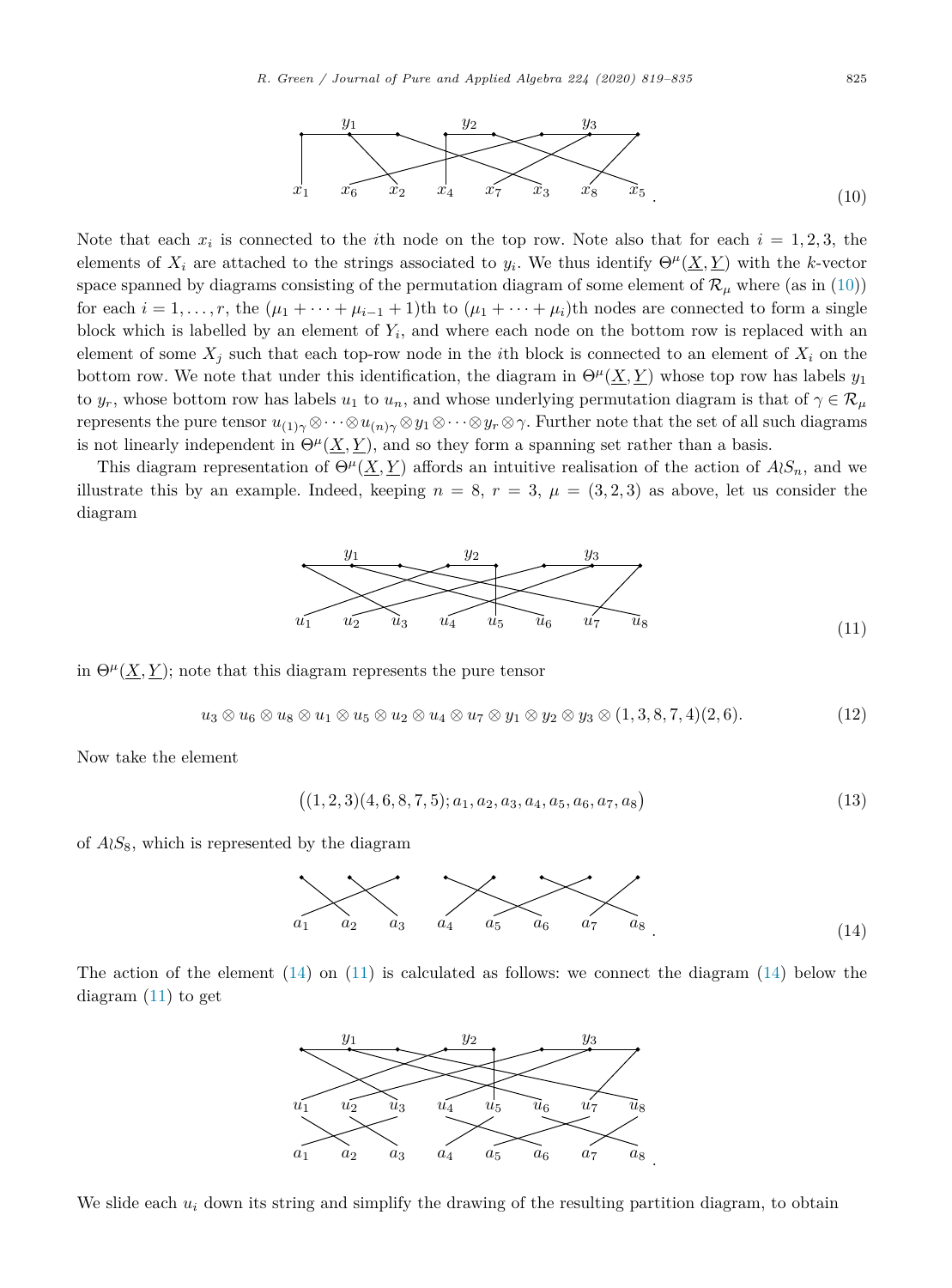

The permutation encoded in the strings of this diagram is  $(2, 8, 5, 4)(3, 7, 6)$ , which has the factorisation  $(2,8,5,4)(3,7,6) = (2,3)(7,8) \cdot (2,7,5,4)(3,8,6)$  where  $(2,3)(7,8) \in S_\mu$  and  $(2,7,5,4)(3,8,6) \in \mathcal{R}_\mu$ ; we represent this factorisation by redrawing the diagram (15) as



and we note that in the lower part of this diagram, which represents the permutation  $(2, 7, 5, 4)(3, 8, 6)$ , the strings associated to each  $y_i$  do not cross each other, which demonstrates that  $(2, 7, 5, 4)(3, 8, 6)$  is in  $\mathcal{R}_{\mu}$ . Now in the upper part of the diagram, the arrangement of strings encodes the permutation  $(2,3) \in S_3$ below both  $y_1$  and  $y_3$ , while the strings below  $y_2$  encode the identity permutation in  $S_2$ . We remove the upper part of the diagram and let these permutations act on their respective elements *yi*, yielding



Under our mapping, this corresponds to the pure tensor

 $u_3a_1 \otimes u_8a_7 \otimes u_6a_8 \otimes u_1a_2 \otimes u_5a_4 \otimes u_2a_3 \otimes u_7a_5 \otimes u_4a_6 \otimes y_1(2,3) \otimes y_2 \otimes y_3(2,3) \otimes (2,7,5,4)(3,8,6),$ 

and by letting  $(x_1, x_2, x_3, x_4, x_5, x_6, x_7, x_8) = (u_3, u_6, u_8, u_1, u_5, u_2, u_4, u_7), \sigma = (1, 2, 3)(4, 6, 8, 7, 5)$  and  $\gamma =$  $(1,3,8,7,4)(2,6)$ , and noting as above that then  $\gamma\sigma = (2,8,5,4)(3,7,6) = (2,3)(7,8)\cdot(2,7,5,4)(3,8,6)$ where  $(2,3)(7,8) \in S_\mu$  and  $(2,7,5,4)(3,8,6) \in \mathcal{R}_\mu$ , we may verify that this is indeed the image of (12) under the action of (13) as given by (9). In the general case, for the  $A \wr S_n$ -module  $\Theta^{\mu}(\underline{X}, \underline{Y})$ , let *d* be the diagram formed from the permutation diagram of  $\gamma \in \mathcal{R}_{\mu}$  with labels  $y_1$  to  $y_r$  on the top row and labels *u*<sub>1</sub> to *u<sub>n</sub>* on the bottom row, and let *a* be the element  $(\sigma; a_1, \ldots, a_n)$  of  $A \wr S_n$ . Then we have  $\gamma \sigma = \theta \zeta$ where  $\theta \in S_\mu$  and  $\zeta \in \mathcal{R}_\mu$ , and so  $\theta$  corresponds to some element  $(\theta_1, \ldots, \theta_r)$  of  $S_{\mu_1} \times \cdots \times S_{\mu_r}$  under the canonical isomorphism. Then the image of *d* under the action of *a* is the diagram formed from the permutation diagram of  $\zeta$  with top row labels  $y_1\theta_1$  to  $y_r\theta_r$  and bottom row labels  $u_{(1)\sigma^{-1}}a_1$  to  $u_{(n)\sigma^{-1}}a_n$ ; we leave it to the reader to convince themselves that in this diagram the nodes of the *i*th block on the top row are connected to elements of *Xi*, and moreover that this diagram does indeed represent the action of *a* on the pure tensor of  $\Theta^{\mu}(\underline{X}, \underline{Y})$  represented by *d*.

The following result will allow us to prove that the wreath product of a cyclic cellular algebra with *S<sup>n</sup>* is again cyclic cellular, thus obtaining the result of Geetha and Goodman (albeit in a weaker form due to the different ordering on the set of cell indices, as mentioned above).

**Proposition 2.** If  $X_1, \ldots, X_r$  are cyclic A-modules, and for each i,  $Y_i$  is a cyclic  $kS_{\mu_i}$ -module, then  $\Theta^{\mu}(X, Y)$ is a cyclic  $A \wr S_n$ -module for any r part composition  $\mu$  of n. Indeed, if  $x_i$  is a generator for  $X_i$  and  $y_i$  is a *generator for Yi, the diagram*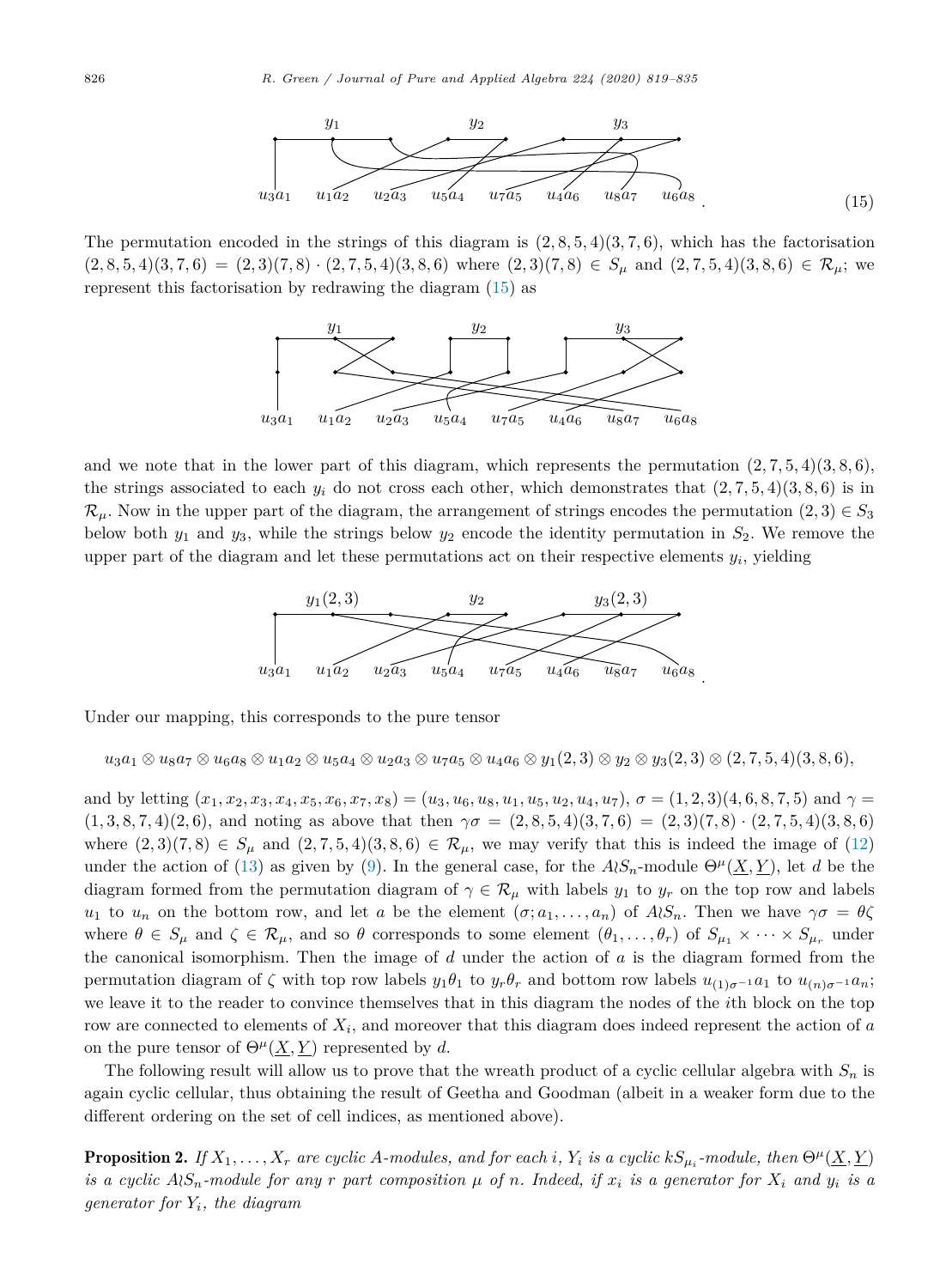

 $(mhere\ each\ x_i\ appears\ \mu_i\ times) \ generates\ \Theta^{\mu}(X, Y).$ 

**Proof.** Let  $d_0$  be the diagram in the proposition. It is easy to see that we may obtain any diagram in  $\Theta^{\mu}(\underline{X}, \underline{Y})$  by first applying an element  $(x; 1, \ldots, 1)$  of  $A \wr S_n$ , where  $x \in kS_{\mu}$ , in order to replace each element *y*<sub>*i*</sub> in *d*<sub>0</sub> with an arbitrary element of *Y*<sub>*i*</sub>, then applying  $(\gamma; 1, \ldots, 1)$  for some  $\gamma \in \mathcal{R}_{\mu}$  to arrange the strings of the diagram, and finally applying an element  $(e; a_1, \ldots, a_n)$  to replace each element  $x_i$  with an arbitrary element of  $X_i$ . Since  $\Theta^{\mu}(\underline{X}, \underline{Y})$  is spanned by diagrams, the proof is complete.  $\Box$ 

#### 4. The iterated inflation structure of the wreath product algebra

Remark 3. In this section, we work as in the rest of this article with a *k*-algebra *A*, where *k* is a *field*. In doing so, we are conforming to the set-up in the article [5] from which we obtain the crucial result on iterated inflations. However, it is straightforward to check that this result ([5, Theorem 1]) is still valid if we take *k* to be a commutative ring with 1. Further, the result on the cellularity of  $kS_n$  from [10] which we are using is also valid over a commutative ring with 1, and so it follows that Theorem 6 below is valid over a commutative ring with 1. However, for consistency with [5], we shall formally retain the assumption that *k* is a field.

Now we turn to the case where our interest lies. Let *A* be a cellular algebra with anti-involution ∗ and cellular data  $(\Lambda, M, C)$ . We let  $r = |\Lambda|$ , and we fix a numbering of the elements of  $\Lambda$  as  $\lambda_1, \lambda_2, \ldots, \lambda_r$ , and moreover we choose this numbering such that  $\lambda_i > \lambda_j$  implies  $i < j$ , so that our numbering is in this sense compatible with the partial ordering on  $\Lambda$ . We write  $\Delta^{\lambda}$  for the right cell module associated to  $\lambda \in \Lambda$  as noted above. For convenience we may omit the cell index superscript from elements of the cellular basis, so we write  $C_{S,T}$  rather than  $C_{S,T}^{\lambda}$ . We have a basis of  $A \wr S_n$  consisting of all elements of the form  $(\sigma; C_{S_1,T_1}, \ldots, C_{S_n,T_n})$  where  $\sigma \in S_n$  and each  $C_{S_i,T_i}$  is some element of the cellular basis of A; note that we allow the elements  $C_{S_i,T_i}$  to be associated to different cell indices. We shall denote this basis by  $A$ . Now elements of  $A$  are represented by diagrams like, for example,



but we want a slightly different representation. Indeed, in the diagram (16), we replace each  $C_{S_i,T_i}$  with the pair  $S_i, T_i$ , and then move the  $S_i$  up to the top of the associated string, to get



We thus obtain a different way of representing elements of A, as diagrams of the form

$$
U_1 \t\t U_2 \t\t U_3 \t\t U_4 \t\t U_5
$$
  
 
$$
W_1 \t\t W_2 \t\t W_3 \t\t W_4 \t\t W_5
$$
 (17)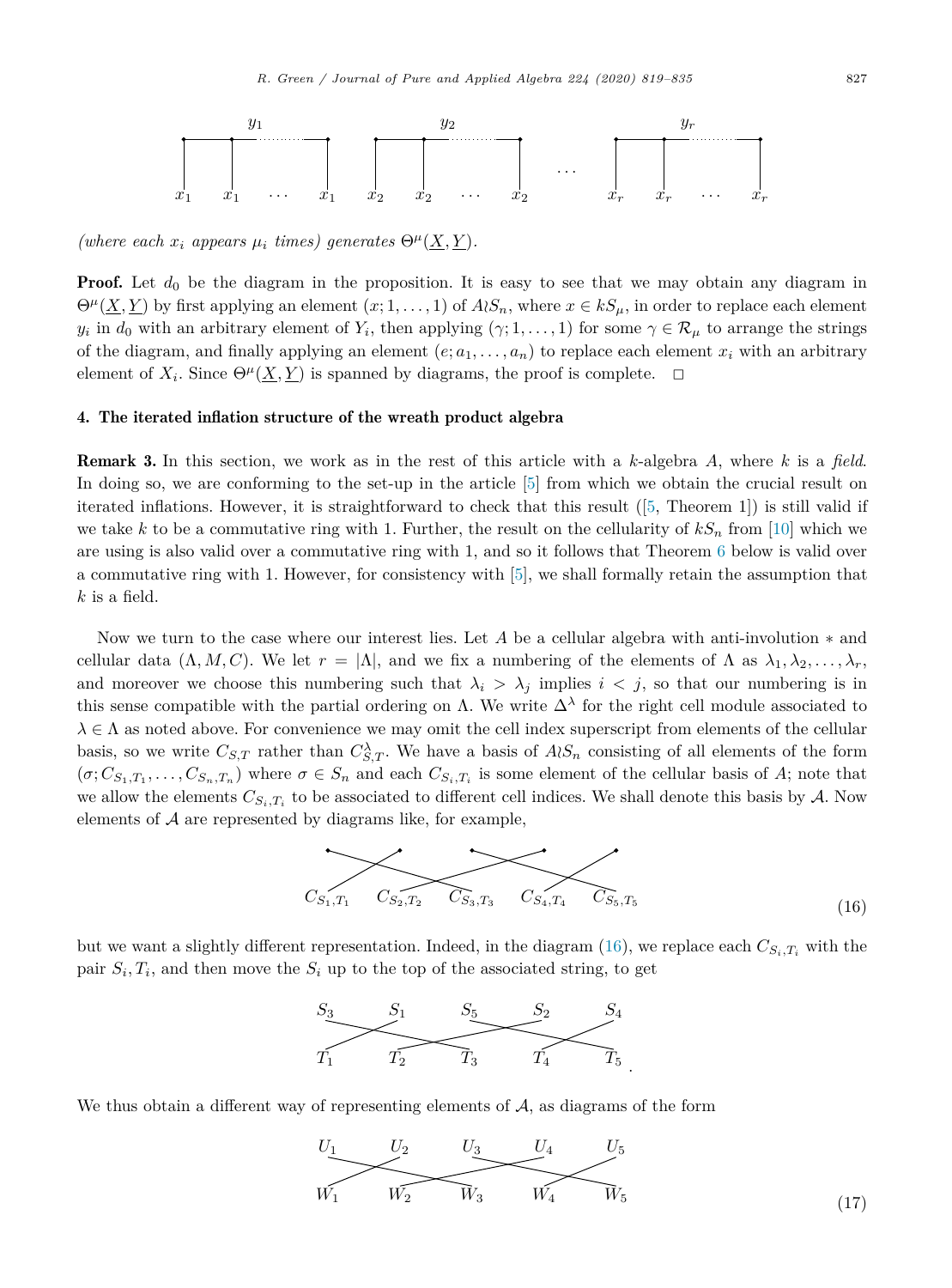consisting of a permutation diagram where the nodes on the top and bottom rows are replaced with elements  $U_i, W_i \in \Box_{\lambda \in \Lambda} M(\lambda)$ , such that if  $U_i$  on the top row is connected to  $W_j$  on the bottom row, then we must have  $U_i$ ,  $W_j \in M(\lambda)$  for some  $\lambda \in \Lambda$  (i.e.  $U_i$  and  $W_j$  lie in the same set  $M(\lambda)$ ). Note that the diagram (17) represents the element

$$
((1,3,5,4,2); C_{U_2,W_1}, C_{U_4,W_2}, C_{U_1,W_3}, C_{U_5,W_4}, C_{U_3,W_5}) \in A \wr S_5.
$$

Now given any such diagram, for each  $i \in \{1, \ldots, r\}$  we let  $\mu_i$  be the number of elements  $U_j$  such that  $U_j \in M(\lambda_i)$ . We thus obtain a composition  $\mu = (\mu_1, \ldots, \mu_r)$  of *n* (note that some of the parts  $\mu_i$  may be zero in general). We call this the *layer index* of the diagram, and also of the element of A which it represents. We let  $k\mathcal{A}_{\mu}$  be the *k*-span of all elements of  $\mathcal A$  with layer index  $\mu$ , and we let  $I(n,r)$  be the set of all *r*-part compositions of *n* with non-negative integer entries. Then  $A \wr S_n = \bigoplus_{\mu \in I(n,r)} k \mathcal{A}_{\mu}$ . For a layer index  $\mu$ , we define a *half* diagram of type  $\mu$  to be a tuple  $(U_1, \ldots, U_n)$  of *n* elements of  $\Box_{\lambda \in \Lambda} M(\lambda)$ , such that there are exactly  $\mu_i$  elements of  $M(\lambda_i)$  for each *i*. We define  $V_\mu$  to be the set of all half diagrams of type  $\mu$ . Now if  $(U_1, \ldots, U_n)$  is a half diagram of type  $\mu$ , then we may easily see that there is a unique element  $\epsilon$  of  $\mathcal{R}_{\mu}$ such that  $(U_{(1)\epsilon}, \ldots, U_{(n)\epsilon})$  lies in the set  $M(\lambda_1)^{\mu_1} \times \cdots \times M(\lambda_r)^{\mu_r}$ ; we shall call this  $\epsilon$  the *shape* of the half diagram  $(U_1, \ldots, U_n)$ .

Let E be the diagram with top row  $U_1$  to  $U_n$ , bottom row  $W_1$  to  $W_n$  (reading from left to right), and where  $\sigma \in S_n$  is the permutation such that  $U_i$  is connected to  $W_{(i)\sigma}$ ; then *E* represents the element

$$
(\sigma: C[U_{(1)\sigma^{-1}}, W_1], \ldots, C[U_{(n)\sigma^{-1}}, W_n])
$$

where to ease the notation we allow ourselves to write  $C[U, W]$  for  $C_{U,W}$ . Suppose E has layer index  $\mu$ . We may decompose E into three pieces of data, namely the half diagrams  $(U_1, \ldots, U_n)$ ,  $(W_1, \ldots, W_n)$  of type  $\mu$ , formed from the top and bottom rows of *E* respectively, and the element  $(\pi_1, \ldots, \pi_r)$  of the group  $S_{\mu_i} \times \cdots \times S_{\mu_r}$  where  $\pi_i \in S_{\mu_i}$  is such that (counting from left to right) the *j*th element of  $M(\lambda_i)$  on the top row is connected to the  $(j)\pi_i$ <sup>th</sup> element of  $M(\lambda_i)$  on the bottom row; thus  $\pi_i$  records how the elements of  $M(\lambda_i)$  on the top row are connected to the elements of  $M(\lambda_i)$  on the bottom row. For example, suppose that  $r = 3$  and that the diagram (17) has layer index (3, 0, 2) with  $U_1, U_2, U_4 \in M(\lambda_1)$  and  $U_3, U_5 \in M(\lambda_3)$ . Then  $(\pi_1, \pi_2, \pi_3) = ((1, 3, 2), e, (1, 2))$  (note that *e* here is the unique element of the trivial group  $S_{\mu_2} = S_0$ ). It is easy to see that if  $\epsilon, \delta$  are the shapes of  $(U_1, \ldots, U_n)$  and  $(W_1, \ldots, W_n)$  respectively, and further if  $\pi$  is the image of  $(\pi_1, \ldots, \pi_r)$  under the natural identification of  $S_{\mu_i} \times \cdots \times S_{\mu_r}$  with the Young subgroup  $S_{\mu}$  of *S<sub>n</sub>*, then  $σ = ε^{-1πδ}$ . If we now let  $V<sub>μ</sub>$  be the *k*-vector space with basis  $V<sub>μ</sub>$ , then the above decomposition is easily seen to afford a *k*-linear bijection

$$
V_{\mu} \otimes kS_{\mu} \otimes V_{\mu} \longrightarrow kA_{\mu}
$$

given by mapping

$$
(U_1,\ldots,U_n)\otimes \pi\otimes (W_1,\ldots,W_n),
$$

to

$$
(\epsilon^{-1}\pi\delta\,;\,C[U_{(1)(\epsilon^{-1}\pi\delta)^{-1}},W_1],\ldots,C[U_{(n)(\epsilon^{-1}\pi\delta)^{-1}},W_n])
$$

where  $\epsilon$  is the shape of  $(U_1, \ldots, U_n)$  and  $\delta$  is the shape of  $(W_1, \ldots, W_n)$ . We thus have a decomposition  $A \wr S_n = \bigoplus_{\mu \in I(n,r)} V_{\mu} \otimes kS_{\mu} \otimes V_{\mu}$ , and this decomposition will allow us to exhibit the desired iterated inflation structure. For this, we need to equip the set  $I(n,r)$  with an ordering. Indeed, if  $\mu = (\mu_1, \ldots, \mu_r)$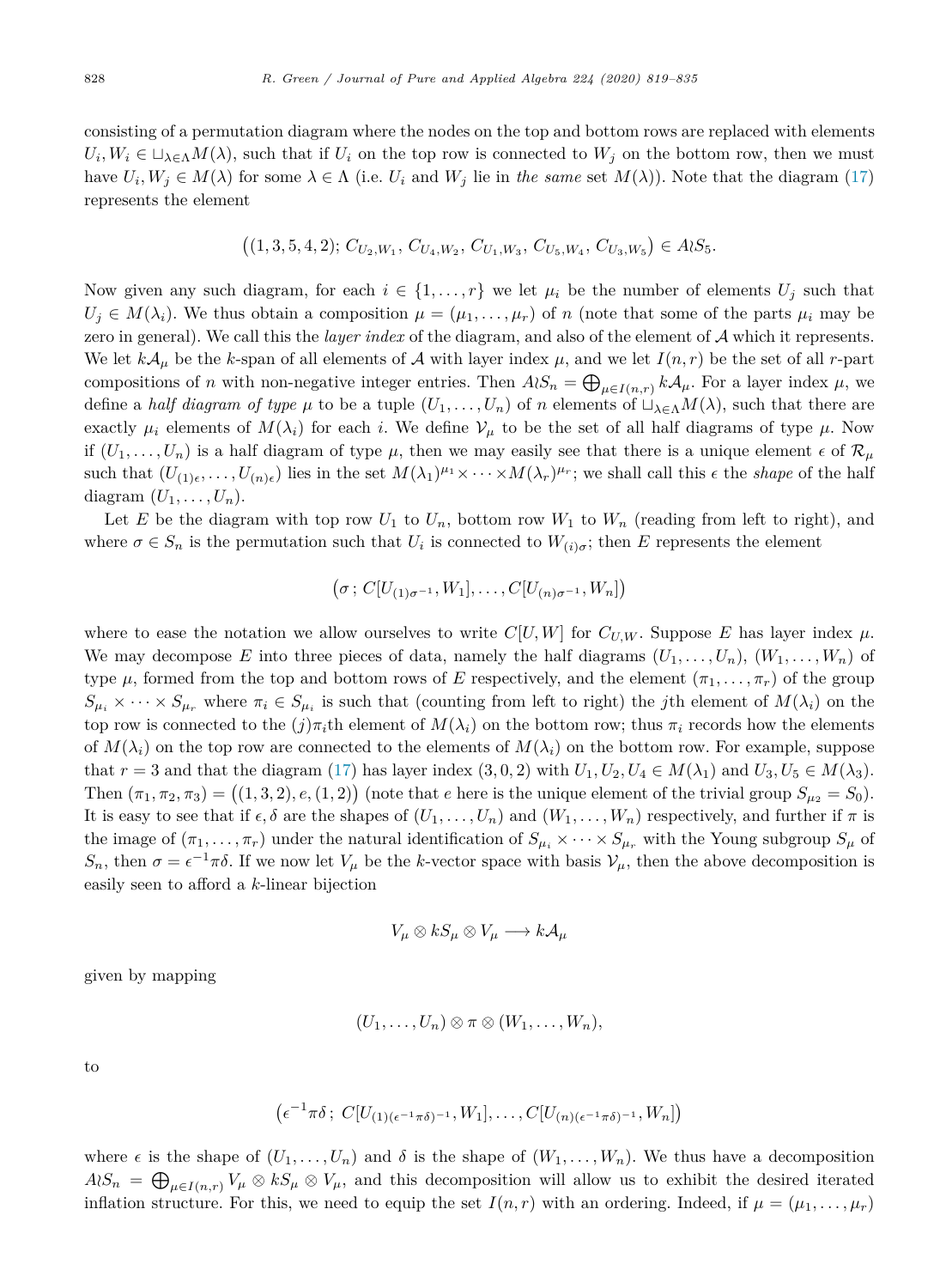and  $\alpha = (\alpha_1, \ldots, \alpha_r)$  are elements of  $I(n, r)$ , then we define  $\mu \geq_{\Lambda} \alpha$  to mean that for each  $q = 1, \ldots, r$  we have

$$
\sum_{\substack{i \text{ such that} \\ \lambda_i \geq \lambda_q}} \mu_i \geq \sum_{\substack{i \text{ such that} \\ \lambda_i \geq \lambda_q}} \alpha_i
$$

(and of course we define  $\rho_{\Lambda}$  to match); we call this (partial) order the  $\Lambda$ -dominance order.

Now take  $V_\mu$  as above,  $B_\mu$  to be  $kS_\mu$  and  $B_\mu$  to be  $S_\mu$ . We may easily see that our basis A is indeed the basis of  $A \wr S_n$  obtained from the bases  $V_\mu$  and  $B_\mu$  as in section 2.3, and we shall now prove that our decomposition exhibits  $A \wr S_n$  as an iterated inflation with respect to the anti-involution given by (7) and the cellular structure on the algebras  $kS_\mu$  as in Proposition 1. Thus, we must prove that the equations (3) and (4) hold. The fact that equation (3) holds follows easily from the description of the anti-involution on  $A\wr S_n$ given after equation (7). To prove that (4) holds, we shall prove the slightly stronger result Proposition 5, below. First, we need a lemma, which will allow us to compare layer indices of elements of  $A \wr S_n$ .

**Lemma 4.** Suppose that we have  $s_1, \ldots, s_n, t_1, \ldots, t_n \in \{1, \ldots, r\}$  such that  $\lambda_{s_i} \geq \lambda_{t_i}$  in the poset  $\Lambda$  for each j. For each  $i = 1, ..., r$ , let  $\mu_i$  be the number of  $s_j$  which are equal to i and  $\alpha_i$  be the number of  $t_j$  which are equal to i. Let  $\mu = (\mu_1, \ldots, \mu_r)$  and  $\alpha = (\alpha_1, \ldots, \alpha_r)$  so that  $\alpha, \mu \in I(n,r)$ . Then  $\mu \trianglerighteq_{\Lambda} \alpha$ , and if at least *one of the inequalities*  $\lambda_{s_i} \geq \lambda_{t_i}$  *is strict then we have*  $\mu \triangleright_{\Lambda} \alpha$ *.* 

**Proof.** This lemma is nothing more than simple combinatorics. We need to show that

$$
\sum_{\substack{i \text{ such that} \\ \lambda_i \geq \lambda_q}} \mu_i \geq \sum_{\substack{i \text{ such that} \\ \lambda_i \geq \lambda_q}} \alpha_i.
$$

But we have for each  $q = 1, \ldots, r$  that

$$
\sum_{\substack{i \text{ such that} \\ \lambda_i \geq \lambda_q}} \mu_i = |\{j : \lambda_{s_j} \geq \lambda_q\}|
$$

and

$$
\sum_{\substack{i \text{ such that} \\ \lambda_i \geq \lambda_q}} \alpha_i \ = \ |\{j : \lambda_{t_j} \geq \lambda_q\}|
$$

and since the set appearing in the right-hand side of the latter equation is a subset of the corresponding set in the first equation, we have the required inequality  $\mu \trianglerighteq_{\Lambda} \alpha$ . If there is a strict inequality  $\lambda_{s_i} > \lambda_{t_i}$  we clearly have  $\mu \neq \alpha$  and hence  $\mu \triangleright_{\Lambda} \alpha$ .  $\Box$ 

**Proposition 5.** Let  $\mu \in I(n,r)$ , and let  $u = (U_1, \ldots, U_n), w = (W_1, \ldots, W_n)$  be elements of  $\mathcal{V}_{\mu}$  and  $\pi =$  $(\pi_1,\ldots,\pi_r)\in S_\mu$  such that the element of A corresponding to the pure tensor  $u\otimes \pi\otimes w$  has layer index  $\mu$ . Further, let  $a=(\sigma;a_1,\ldots,a_n)$  be a pure tensor in  $A\wr S_n$ . Then we have  $(u\otimes \pi\otimes w)\cdot a\equiv u\otimes \pi\theta_\mu(w,a)\otimes \phi_\mu(w,a)$ modulo elements of A of layer index strictly less (in the  $\Lambda$ -dominance order) than  $\mu$ , where  $\theta_{\mu}(w, a) \in S_{\mu}$  $and \phi_{\mu}(w, a) \in V_{\mu}$  *are independent of u and*  $\pi$ *.* 

Note that in the proposition we allow the *a* in  $\theta_{\mu}(w, a)$  and  $\phi_{\mu}(w, a)$  to be any pure tensor in  $A \wr S_n$  rather than just an element of  $A$  as required in  $(4)$ .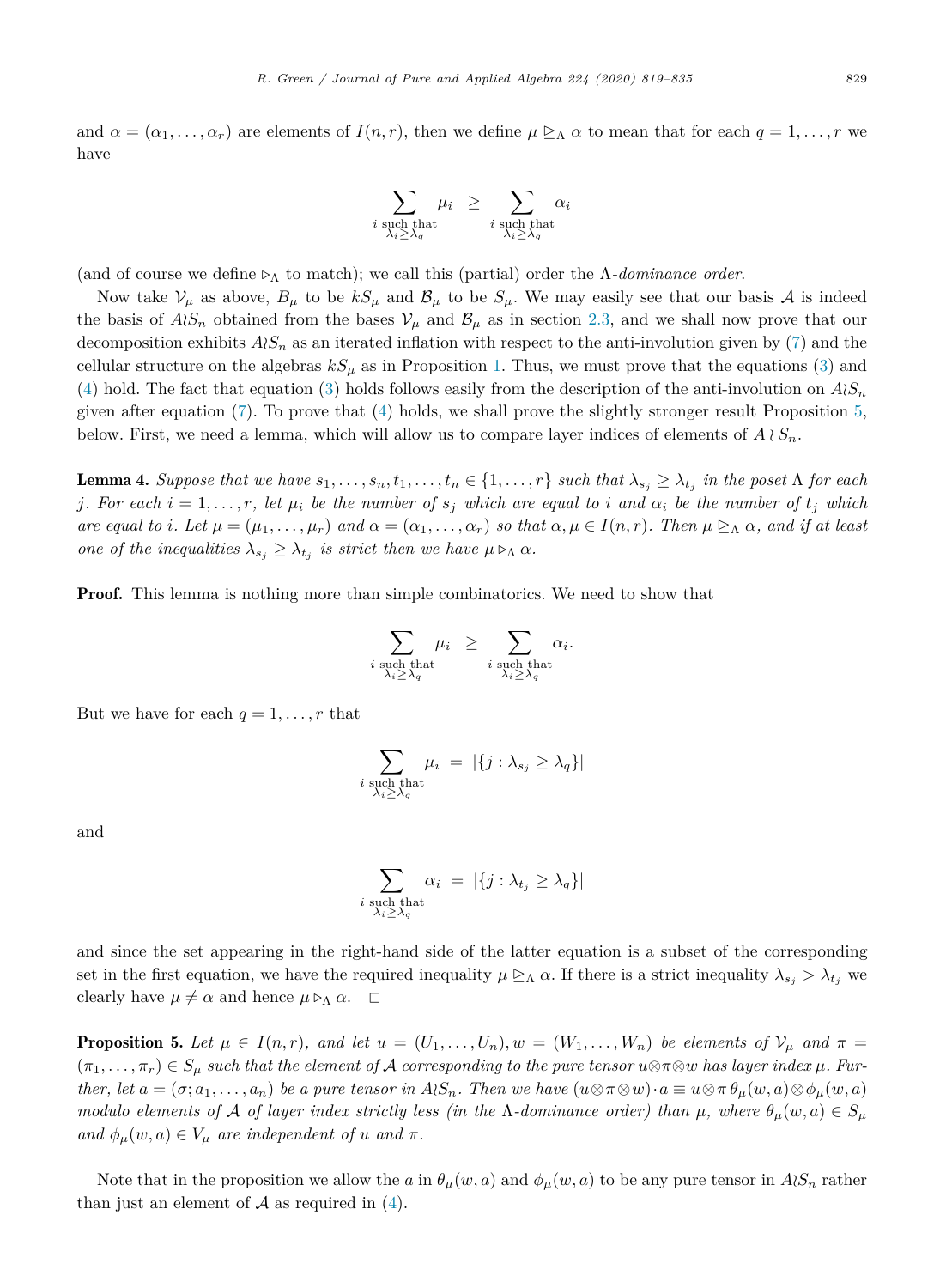**Proof.** Let  $\epsilon, \delta \in \mathcal{R}_{\mu}$  be the shapes of *u* and *w* respectively, so that  $u \otimes \pi \otimes w$  corresponds to the element

$$
(\epsilon^{-1}\pi\delta\,;\,C[U_{(1)(\epsilon^{-1}\pi\delta)^{-1}},W_1],\ldots,C[U_{(n)(\epsilon^{-1}\pi\delta)^{-1}},W_n]).
$$

Then

$$
(u\otimes \pi\otimes w)(\sigma;a_1,\ldots,a_n)=
$$
  

$$
(\epsilon^{-1}\pi\delta\,;\,C[U_{(1)(\epsilon^{-1}\pi\delta)^{-1}},W_1],\ldots,C[U_{(n)(\epsilon^{-1}\pi\delta)^{-1}},W_n])(\sigma;a_1,\ldots,a_n)=
$$
  

$$
(\epsilon^{-1}\pi\delta\sigma;C[U_{(1)(\epsilon^{-1}\pi\delta\sigma)^{-1}},W_{(1)\sigma^{-1}}]a_1,\ldots,C[U_{(n)(\epsilon^{-1}\pi\delta\sigma)^{-1}},W_{(n)\sigma^{-1}}]a_n).
$$

For each  $i = 1, \ldots, n$ , let  $s_i \in \{1, \ldots, r\}$  be such that  $U_{(i)(\epsilon^{-1} \pi \delta \sigma)^{-1}}$ ,  $W_{(i)\sigma^{-1}} \in M(\lambda_{s_i})$ . Then by (1) we have

$$
C[U_{(i)(\epsilon^{-1}\pi\delta\sigma)^{-1}},W_{(i)\sigma^{-1}}]a_i\equiv \sum_{X_i\in M(\lambda_{s_i})}R_{a_i}(W_{(i)\sigma^{-1}},X_i)C[U_{(i)(\epsilon^{-1}\pi\delta\sigma)^{-1}},X_i]
$$

modulo cellular basis elements of lower cell index. Using this, we see that  $(u \otimes \pi \otimes w)(\sigma; a_1, \ldots, a_n)$  is congruent to

$$
\sum_{X_1} \cdots \sum_{X_n} \left( \prod_{i=1}^n R_{a_i} \left( W_{(i)\sigma^{-1}}, X_i \right) \right) \left( \epsilon^{-1} \pi \delta \sigma \, ; \, C[U_{(1)(\epsilon^{-1} \pi \delta \sigma)^{-1}}, X_1], \ldots, C[U_{(n)(\epsilon^{-1} \pi \delta \sigma)^{-1}}, X_n] \right) \tag{18}
$$

modulo elements of  $A$  of the form

$$
\left(\epsilon^{-1}\pi\delta\sigma\,;C^{\lambda_{t_1}}[S_1,T_1],\ldots,C^{\lambda_{t_n}}[S_n,T_n]\right)
$$
\n
$$
(19)
$$

where for each *i* we have  $\lambda_{s_i} \geq \lambda_{t_i}$  and for at least one *i* this inequality is strict. Now let  $\alpha = (\alpha_1, \ldots, \alpha_r)$ be the layer index of (19). By Lemma 4 we have  $\mu \triangleright_{\Lambda} \alpha$ , so that  $(u \otimes \pi \otimes w)(\sigma; a_1, \ldots, a_n)$  is congruent to (18) modulo elements of lower layer index.

Now  $X_i$  lies in the same set  $M(\lambda_{s_i})$  as  $W_{(i)\sigma^{-1}}$ , and from this we may easily see that the shape of  $(X_1, \ldots, X_n)$  is the unique element  $\zeta$  of  $\mathcal{R}_\mu$  such that  $\delta \sigma = \theta \zeta$  for  $\theta \in S_\mu$ . Thus in (18) we have

$$
\begin{aligned} \left(\epsilon^{-1}\pi\delta\sigma\,;\ C[U_{(1)(\epsilon^{-1}\pi\delta\sigma)^{-1}},X_1],\ldots,C[U_{(n)(\epsilon^{-1}\pi\delta\sigma)^{-1}},X_n]\right) \\ &=\left(\epsilon^{-1}\pi\theta\zeta\,;\ C[U_{(1)(\epsilon^{-1}\pi\theta\zeta)^{-1}},X_1],\ldots,C[U_{(n)(\epsilon^{-1}\pi\theta\zeta)^{-1}},X_n]\right) \end{aligned}
$$

which we now see corresponds to the pure tensor  $u \otimes \pi \theta \otimes (X_1, \ldots, X_n)$ , and hence (18) is equal to

$$
u \otimes \pi \theta \otimes \left( \sum_{X_1} \cdots \sum_{X_n} \left( \prod_{i=1}^n R_{a_i} \left( W_{(i)\sigma^{-1}}, X_i \right) \right) (X_1, \ldots, X_n) \right).
$$

Thus, setting  $\theta_{\mu}(w, a)$  to be the unique element  $\theta$  of  $S_{\mu}$  such that  $\delta \sigma = \theta \zeta$  for  $\zeta \in \mathcal{R}_{\mu}$  and  $\phi_{\mu}(w, a)$  to be

$$
\sum_{X_1} \cdots \sum_{X_n} \left( \prod_{i=1}^n R_{a_i} \left( W_{(i)\sigma^{-1}}, X_i \right) \right) (X_1, \dots, X_n), \tag{20}
$$

we see that  $(u \otimes \pi \otimes w)(\sigma; a_1, \ldots, a_n) \equiv u \otimes \pi \theta_\mu(w, a) \otimes \phi_\mu(w, a)$  modulo lower layers, and furthermore these values depend only on  $w$  and  $a$ , as required.  $\Box$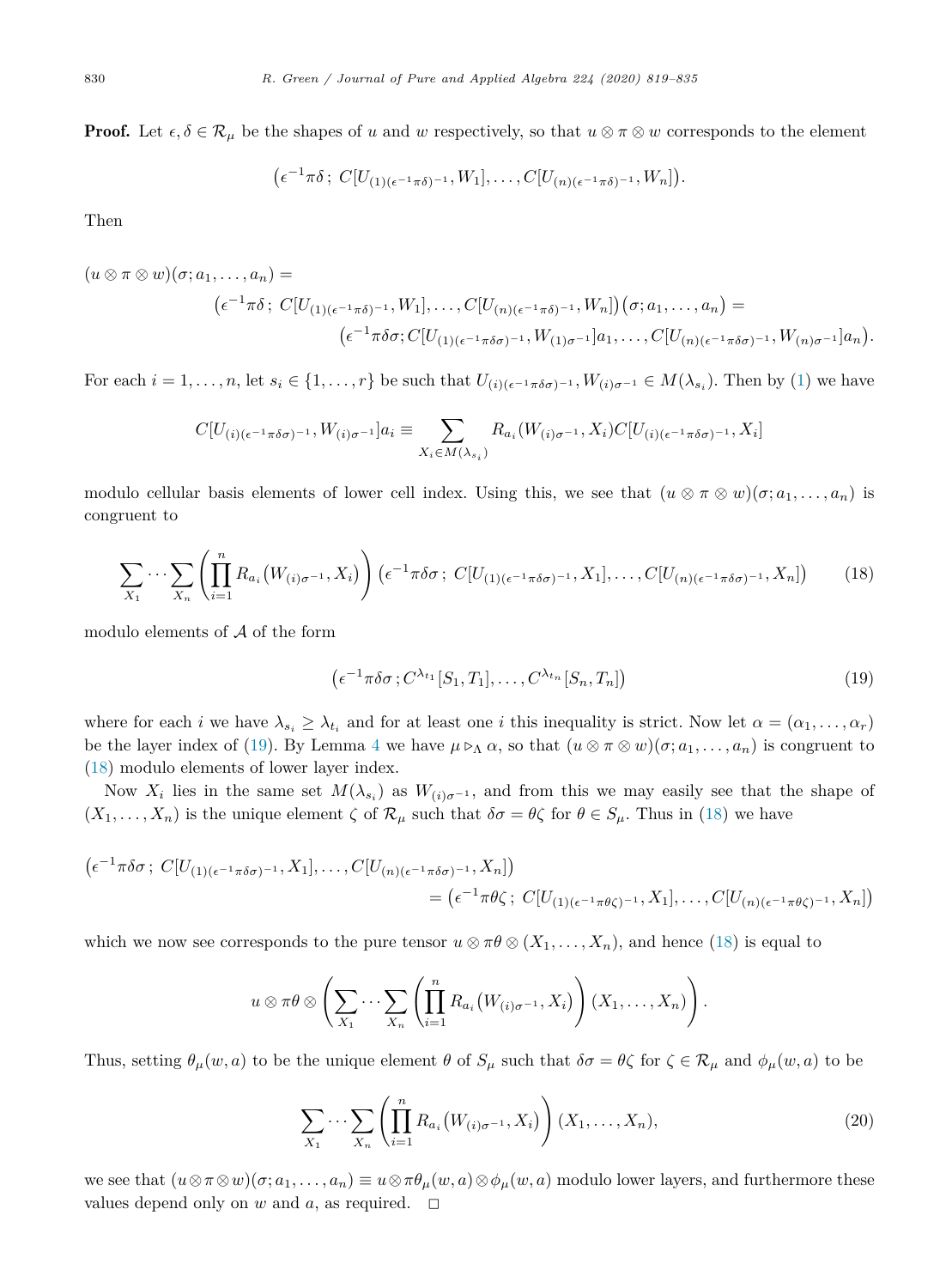By the results in Section 2.3, we now have that  $A \wr S_n$  is a cellular algebra; further, we may use Proposition 1 to see that the set indexing the cell modules of  $A \wr S_n$  is the set of all pairs  $(\mu, (\nu_1, \ldots, \nu_r))$  where  $\mu$  is an *r*-component composition  $(\mu_1, \ldots, \mu_r)$  of *n* (recalling that  $r = |\Lambda|$ ), and  $\nu_i$  is a partition of  $\mu_i$ . Thus in any such pair we have  $\mu = (|\nu_1|, \ldots, |\nu_r|)$ , and so we lose no information if we omit the partition  $\mu$  from these pairs. Hence we may identify the set of cell indices of  $A \wr S_n$  with the set of all *r*-tuples  $(\nu_1, \ldots, \nu_r)$  of partitions such that  $|\nu_1| + \cdots + |\nu_r| = n$  (with  $\nu_i = ()$  allowed); such tuples are called *multipartitions* of *n* of *length*  $r$ . We now give a statement of the cellularity of  $A \wr S_n$ .

**Theorem 6.** Let A be a cellular algebra with anti-involution  $*$  and poset  $\Lambda$  of cell indices. Let  $\mathcal{P}_n^r$  denote the set of all multipartitions of n of length r. Then  $A\wr S_n$  is a cellular algebra with respect to a tuple of cellular *data including the anti-involution given for*  $\sigma \in S_n$  *and*  $a_1, \ldots, a_n \in A$  *by* 

$$
(\sigma; a_1, \ldots, a_n)^* = (\sigma^{-1}; a^*_{(1)\sigma}, \ldots, a^*_{(n)\sigma})
$$

and also the poset consisting of  $\hat{P}_n^r$  with the following partial order: if  $(\nu_1,\ldots,\nu_r), (\eta_1,\ldots,\eta_r) \in \hat{P}_n^r$  then the relation  $(\nu_1,\ldots,\nu_r)\geq (\eta_1,\ldots,\eta_r)$  means that either  $(|\nu_1|,\ldots,|\nu_r|)\geq_{\Lambda} (|\eta_1|,\ldots,|\eta_r|)$  or that  $|\nu_i|=$ | $\eta_i$ | and  $\nu_i \leq \eta_i$  for each *i*.

In the next section, we shall consider the cell modules which arise from this structure. In particular we shall follow the work of Geetha and Goodman by proving that if *A* is cyclic cellular, then so is  $A \wr S_n$ .

We conclude this section by remarking that the most natural partial order one might hope to have on the poset  $\hat{\mathcal{P}}_n^r$  in Theorem 6 is the  $\Lambda$ -dominance order on multicompositions [3, Definition 3.1, (2)] (this is essentially an extension of the  $\Lambda$ -dominance order on compositions to multicompositions). We also note that, subject to the assumption that *A* is cyclic cellular, Geetha and Goodman obtained the Λ-dominance order in their cellularity result [3, Theorem 4.1]. The order which we have obtained on  $\hat{\mathcal{P}}_n^r$  is somewhat crude compared to this more subtle dominance order, and thus provides less refined representation-theoretic information (we also note that the Λ-dominance order on multicompositions is not a refinement of the order we have obtained, due to the use of the *reverse* dominance order on partitions in the cellular structure for the group algebra of the symmetric group). This fact is a consequence of the use of the method of iterated inflations, and is due to the structure of the partial orders obtained via this method.

#### 5. The cell and simple modules of the wreath product algebra

Recall that the cell modules  $\Delta^{\lambda_i}$  of *A* are indexed by the cell indices  $\lambda_1, \lambda_2, \ldots, \lambda_r$ . In the sequel we shall also allow ourselves to write  $\Delta^{\lambda_i}$  as  $\Delta(\lambda_i)$  when this makes our formulae more readable. We shall now consider the cell modules of  $A \wr S_n$ . We know that these are indexed by length *r* multipartitions of *n*; let  $(\nu_1, \ldots, \nu_r)$  be such a multipartition and  $\mu$  the composition  $(|\nu_1|, \ldots, |\nu_r|)$ , so that  $\mu_i = |\nu_i|$ . We shall show that the cell module  $\Delta^{(\nu_1,...,\nu_r)}$  is isomorphic to the module  $\Theta^{\mu}((\Delta^{\lambda_1},\ldots,\Delta^{\lambda_r}), (S^{\nu_1},\ldots,S^{\nu_r}))$  [3, Theorem 4.27].

Now we know from Proposition 1 and the results in section 2.3 that, as a *k*-vector space,  $\Delta^{(\nu_1,\dots,\nu_r)}$  may naturally be identified with

$$
S^{\nu_1} \otimes \cdots \otimes S^{\nu_r} \otimes V_{\mu}, \qquad (21)
$$

so let us consider the structure of the vector space  $V_\mu$ . Indeed, let  $\alpha_1, \ldots, \alpha_n$  be elements of  $\Lambda$  such that

$$
(\alpha_1, \ldots, \alpha_n) = (\underbrace{\lambda_1, \lambda_1, \ldots, \lambda_1}_{\mu_1 \text{ places}}, \underbrace{\lambda_2, \ldots, \lambda_2}_{\mu_2 \text{ places}}, \lambda_3, \ldots, \underbrace{\lambda_r, \ldots, \lambda_r}_{\mu_r \text{ places}}). \tag{22}
$$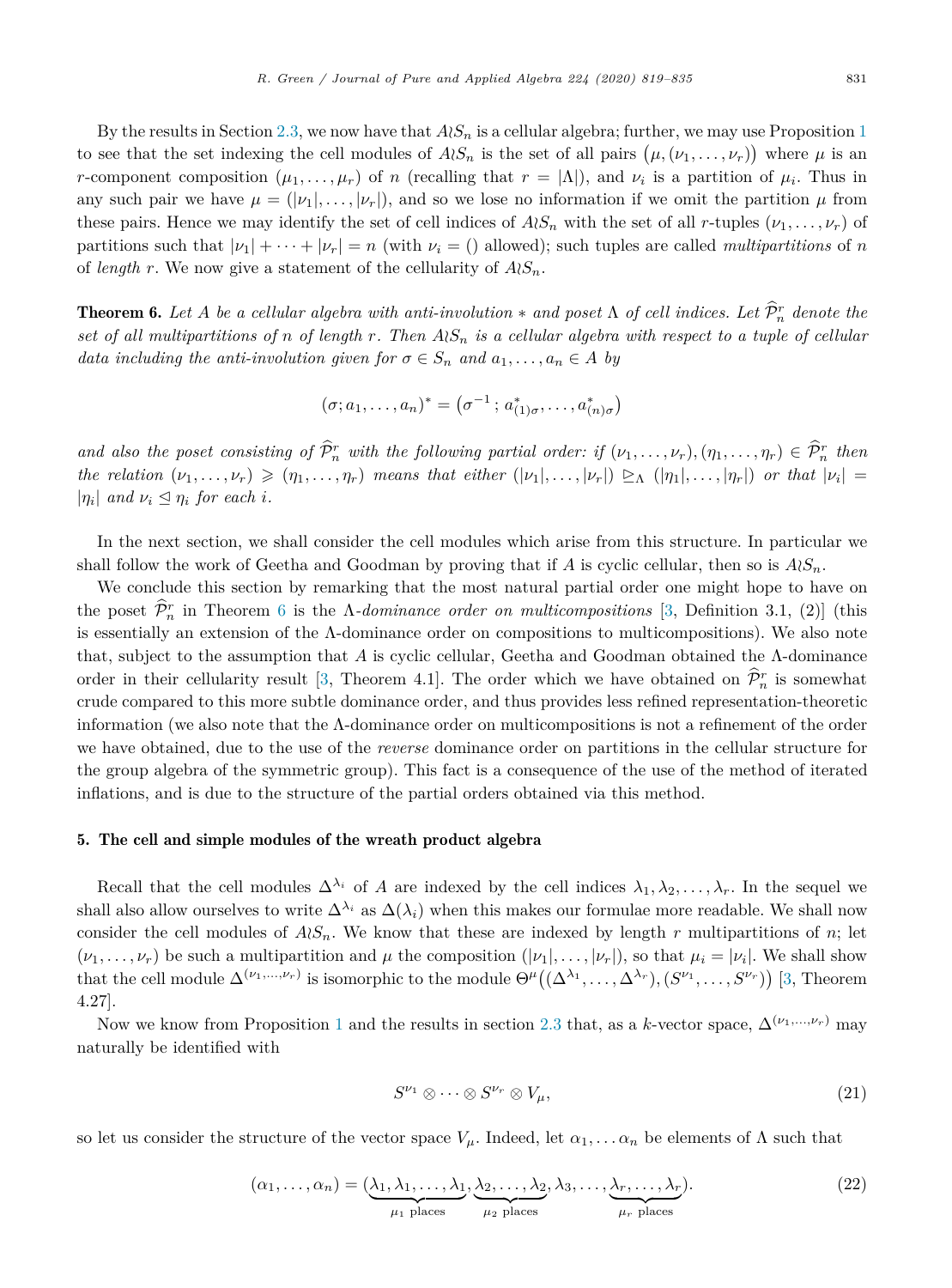Let  $(X_1, \ldots, X_n)$  be a half diagram in  $V_\mu$ . Then the shape of  $(X_1, \ldots, X_n)$  is the unique element  $\gamma$  of  $\mathcal{R}_\mu$ such that  $(X_1, \ldots, X_n)$  lies in  $M(\alpha_{(1)\gamma^{-1}}) \times \cdots \times M(\alpha_{(n)\gamma^{-1}})$ . We now see that

$$
\mathcal{V}_{\mu} = \bigsqcup_{\gamma \in \mathcal{R}_{\mu}} M(\alpha_{(1)\gamma^{-1}}) \times \cdots \times M(\alpha_{(n)\gamma^{-1}})
$$

and hence if we identify the half diagram  $(X_1, \ldots, X_n)$  with the pure tensor  $C_{X_1} \otimes \cdots \otimes C_{X_n}$ , we obtain a natural identification of *k*-vector spaces

$$
V_{\mu} = \bigoplus_{\gamma \in \mathcal{R}_{\mu}} \Delta(\alpha_{(1)\gamma^{-1}}) \otimes \cdots \otimes \Delta(\alpha_{(n)\gamma^{-1}}). \tag{23}
$$

We shall henceforth consider these two vector spaces to be thus identified; further, we shall abuse terminology and use the term *pure tensor* in  $V_\mu$  to mean any pure tensor in any of the summands in the right hand side of  $(23)$ . For example, using  $(2)$ , we can show easily using  $(20)$  that under the identification  $(23)$  we have

$$
\phi_{\mu}(C_{W_1} \otimes \cdots \otimes C_{W_n}, (\sigma; a_1, \ldots, a_n)) = C_{W_{(1)\sigma^{-1}}} a_1 \otimes \cdots \otimes C_{W_{(n)\sigma^{-1}}} a_n.
$$
\n(24)

In light of (21), we shall further speak of a *pure tensor* in  $\Delta^{(\nu_1,\dots,\nu_r)}$  to mean any pure tensor of the form

$$
w_1\otimes\cdots\otimes w_r\otimes u_1\otimes\cdots\otimes u_n,
$$

where  $w_i \in S^{\nu_i}$  and  $u_1 \otimes \cdots \otimes u_n$  is a pure tensor in  $V_\mu$ . Using (24) and the expression for  $\theta_\mu(w, a)$  given near the end of the proof of Proposition 5, we may now verify that the map taking the pure tensor

$$
x_1 \otimes \cdots \otimes x_n \otimes y_1 \otimes \cdots \otimes y_r \otimes \gamma
$$

in  $\Theta^{\mu}((\Delta^{\lambda_1}, \ldots, \Delta^{\lambda_r}), (S^{\nu_1}, \ldots, S^{\nu_r}))$  (where  $\gamma \in \mathcal{R}_{\mu}$ ) to the pure tensor

$$
y_1\otimes \cdots \otimes y_r\otimes x_{(1)\gamma^{-1}}\otimes \cdots \otimes x_{(n)\gamma^{-1}}
$$

in  $\Delta^{(\nu_1,\ldots,\nu_r)}$  is an isomorphism of  $A\wr S_n$ -modules (but note that in order to apply the formula given in section 2.3 for the action of an iterated inflation on its cell modules, the arguments *w* and *a* in  $\theta_\mu(w, a)$  and  $\phi_\mu(w, a)$  must be elements of the bases A and  $V_\mu$ , respectively). We may now use Proposition 2 and the fact that all Specht modules are cyclic to obtain the following result. Of course, this is a weaker result than the corresponding result in [3], since (as already mentioned) Geetha and Goodman obtain the Λ-dominance order on their cell indices.

**Proposition 7.** *(compare [3, Theorem 4.1])* If *A is cyclic cellular then so is*  $A \wr S_n$ *.* 

Now by equation (5), we know that the multiplication within each layer of  $A\wr S_n$  is determined by a bilinear form,  $\psi_{\mu}$ . Let  $(U_1,\ldots,U_n),(W_1,\ldots,W_n)$  be half diagrams in  $\mathcal{V}_{\mu}$ , so that  $u=C_{U_1}\otimes\cdots\otimes C_{U_n}$  and  $w = C_{W_1} \otimes \cdots \otimes C_{W_n}$  are pure tensors in  $V_\mu$ . Now by equation (5),

$$
(u \otimes e \otimes u)(w \otimes e \otimes w) \equiv u \otimes \psi_{\mu}(u, w) \otimes w \tag{25}
$$

modulo lower layers. The element  $u \otimes e \otimes u$  of  $A \wr S_n$  is represented by the diagram

$$
\begin{array}{ccccccccc}\nU_1 & U_2 & \cdots & U_n \\
\Big\vert & \Big\vert & & \Big\vert & & = & \begin{array}{c} & \cdot & \cdot & \cdot & \cdot \\
\cdot & \cdot & \cdot & \cdot & \cdot \\
U_1 & U_2 & \cdots & U_n & & & \end{array}\right\vert_{U_n} = & \begin{array}{c} & \cdot & \cdot & \cdot & \cdot \\
\cdot & \cdot & \cdot & \cdot & \cdot \\
U_{1, U_1} & \cdot & \cdot & \cdot & \cdot \\
U_{2, U_2} & \cdots & \cdot & \cdot & \cdot \\
U_{n, U_n} & \cdot & \cdot & \cdot & \cdot\n\end{array}
$$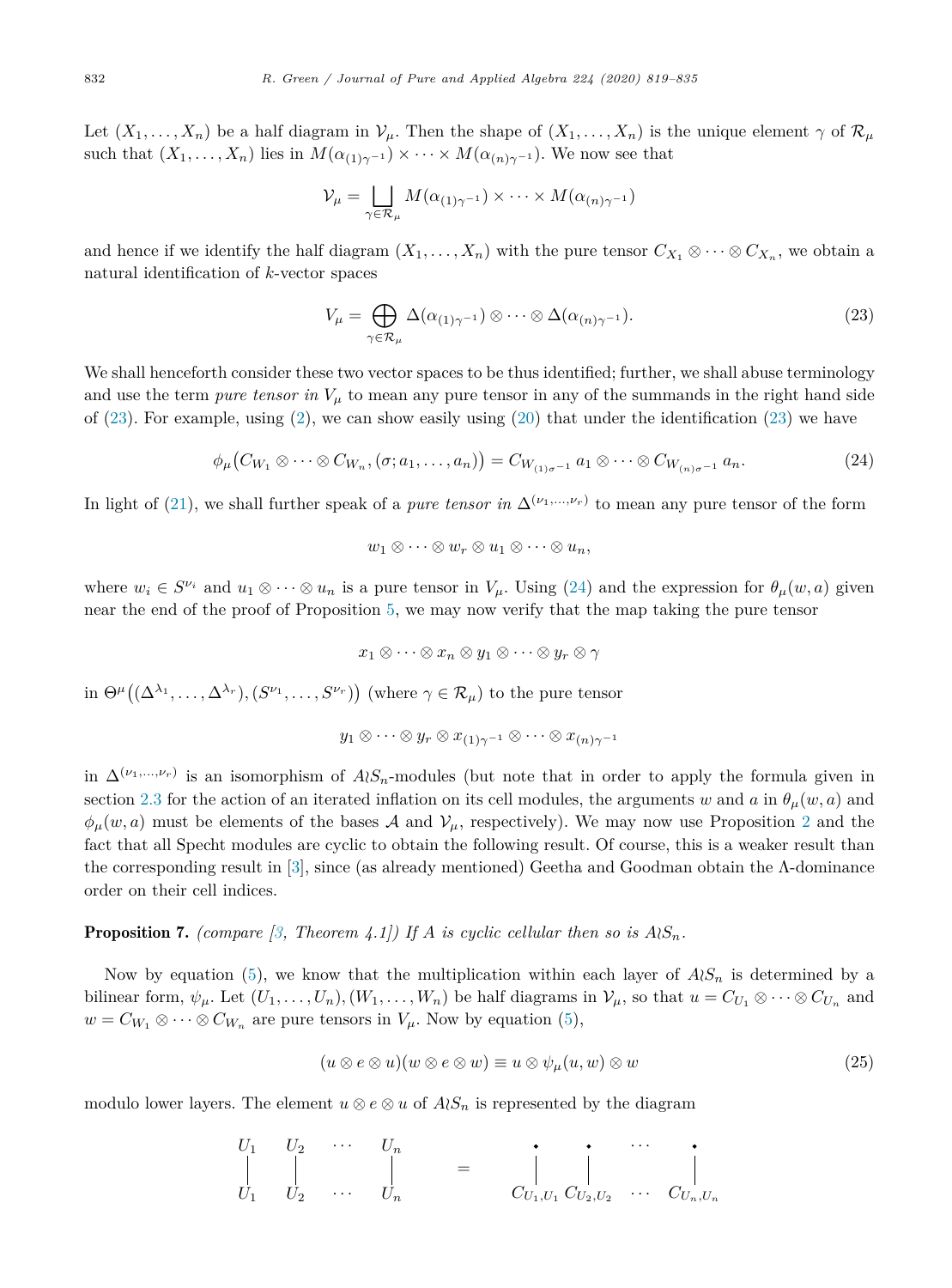and of course the element  $w \otimes e \otimes w$  is represented by a diagram which is the same except that each *U* is replaced with a *W*. Thus we find by concatenating and simplifying these diagrams that the product  $(u \otimes e \otimes u)(w \otimes e \otimes w)$  corresponds to

··· *<sup>C</sup><sup>U</sup>*1*,U*1*C<sup>W</sup>*1*,W*<sup>1</sup> *<sup>C</sup><sup>U</sup>*2*,U*2*C<sup>W</sup>*2*,W*<sup>2</sup> ··· *<sup>C</sup><sup>U</sup>n,U<sup>n</sup> <sup>C</sup><sup>W</sup>n,W<sup>n</sup> .* (26)

We may expand each of the products  $C_{U_i,U_i}C_{W_i,W_i}$  in terms of the cellular basis of *A* and use these expansions to write (26) as a linear combination of diagrams of the form

$$
\begin{array}{c|c}\n\cdot & \cdot & \cdot \\
\hline\nC_{X_1,Y_1} & C_{X_2,Y_2} & \cdots & C_{X_n,Y_n}\n\end{array}
$$

Now for  $j = 1, ..., n$ , let  $s_j$  be such that  $U_j \in M(\lambda_{s_j})$ . We know that each product  $C_{U_j, U_j} C_{W_j, W_j}$  is a linear combination of cellular basis elements  $C_{X,Y}^{\lambda t_j}$  where  $\lambda_{t_j} \leq \lambda_{s_j}$ . It follows by Lemma 4 that all such diagrams have layer index at most *μ* (in the Λ-dominance order). Moreover, Lemma 4 also tells us that, if for any *j* the element  $W_j$  do not lie in  $M(\lambda_{s_j})$  (so that  $C_{U_j, U_j} C_{W_j, W_j}$  is a linear combination of cellular basis elements  $C_{X,Y}^{\lambda t_j}$  where  $\lambda_{t_j} < \lambda_{s_j}$ , then all of the diagrams in the expansion have layer index strictly less than  $\mu$ , and hence by (25) we see that we must have  $\psi_{\mu}(u, w) = 0$  in this case. Suppose now that  $W_j \in M(\lambda_{s_j})$  for each j. By (2.4.1) in [4], we know that  $C_{U_j,U_j}C_{W_j,W_j}$  is congruent to  $\langle C_{U_j}, C_{W_j} \rangle C_{U_j,W_j}$  modulo cellular basis elements of lower cell index, where  $\langle \cdot, \cdot \rangle$  is the appropriate cell form. Using Lemma 4 as above, we see that (26) is congruent modulo lower layers to

$$
\langle C_{U_1}, C_{W_1} \rangle \langle C_{U_2}, C_{W_2} \rangle \cdots \langle C_{U_n}, C_{W_n} \rangle \begin{vmatrix} U_1 & U_2 & \cdots & U_n \\ \vdots & \vdots & \ddots & \vdots \\ W_1 & W_2 & \cdots & W_n \end{vmatrix},
$$

which represents the element  $\langle C_{U_1}, C_{W_1} \rangle \langle C_{U_2}, C_{W_2} \rangle \cdots \langle C_{U_n}, C_{W_n} \rangle$   $u \otimes e \otimes w$ , and hence we find that in this case

$$
\psi_{\mu}(u, w) = \langle C_{U_1}, C_{W_1} \rangle \langle C_{U_2}, C_{W_2} \rangle \cdots \langle C_{U_n}, C_{W_n} \rangle.
$$

Note in particular that  $\psi_{\mu}$  is thus in all cases *k*-valued. We can now use these values for  $\psi_{\mu}$ , together with equation (6) and Proposition 1 to compute the values of the cell form on the cell module  $\Delta^{(\nu_1,\ldots,\nu_r)}$ ; indeed,  $\text{if } y_1 \otimes \cdots \otimes y_r \otimes u_1 \otimes \cdots \otimes u_n \text{ and } z_1 \otimes \cdots \otimes z_r \otimes w_1 \otimes \cdots \otimes w_n \text{ are pure tensors in the cell module } \Delta^{(\nu_1, \ldots, \nu_r)},$ then we see that

$$
\langle y_1 \otimes \cdots \otimes y_r \otimes u_1 \otimes \cdots \otimes u_n, z_1 \otimes \cdots \otimes z_r \otimes w_1 \otimes \cdots \otimes w_n \rangle = \langle y_1, z_1 \rangle \cdots \langle y_r, z_r \rangle \langle u_1, w_1 \rangle \cdots \langle u_n, w_n \rangle
$$
\n(27)

if  $u_j$  and  $w_j$  lie in the same  $\Delta(\lambda)$  for each  $i = 1, \ldots, n$ , and

$$
\langle y_1 \otimes \cdots \otimes y_r \otimes u_1 \otimes \cdots \otimes u_n, z_1 \otimes \cdots \otimes z_r \otimes w_1 \otimes \cdots \otimes w_n \rangle = 0 \qquad (28)
$$

otherwise.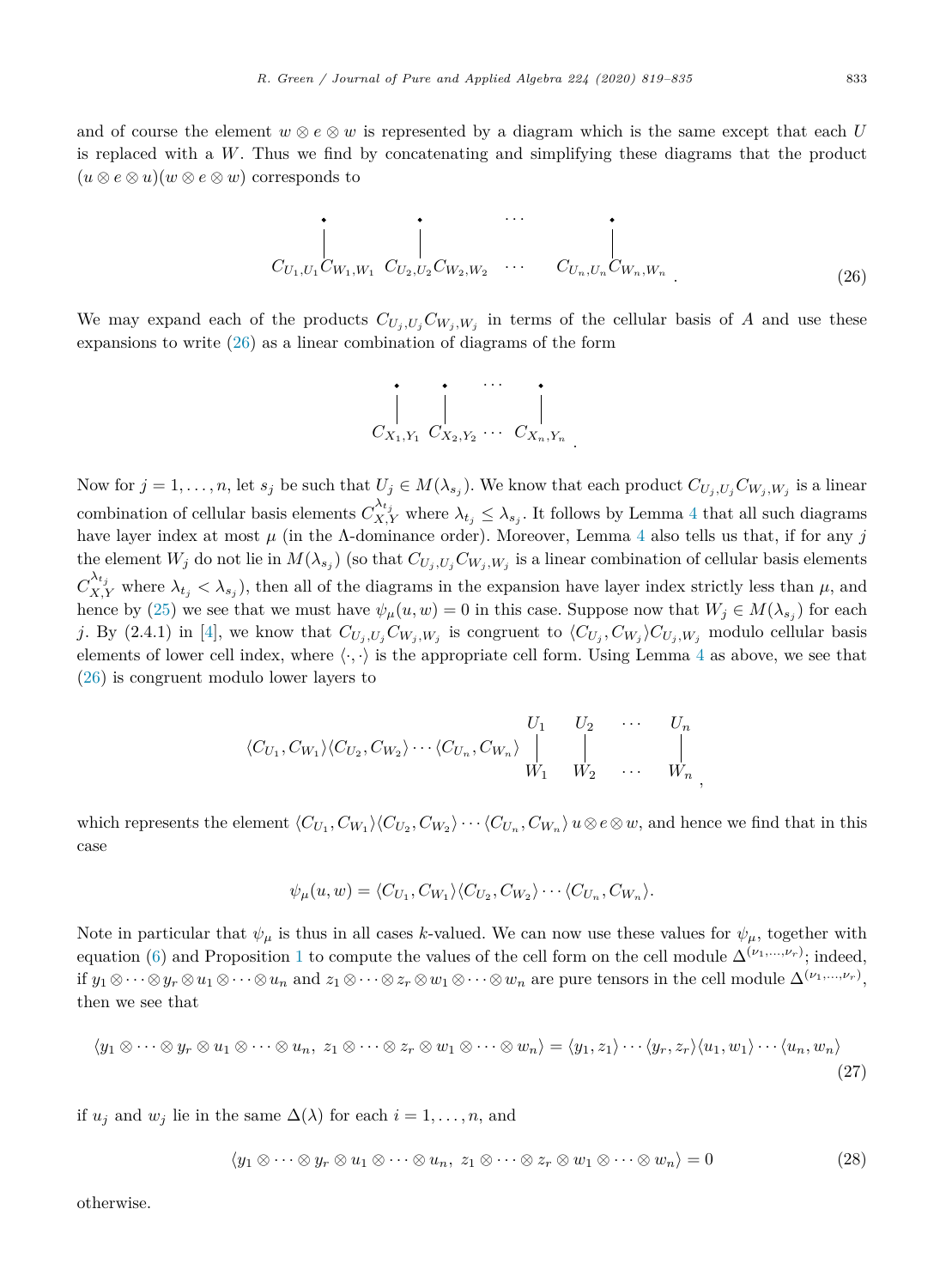Next we seek to describe the cell radical of  $\Delta^{(\nu_1,\ldots,\nu_r)}$ . Using (21) and (23), we have isomorphisms of *k*-vector spaces

$$
\Delta^{(\nu_1,\dots,\nu_r)} \cong S^{\nu_1} \otimes \dots \otimes S^{\nu_r} \otimes V_\mu
$$
  
\n
$$
\cong \bigoplus_{\gamma \in \mathcal{R}_\mu} S^{\nu_1} \otimes \dots \otimes S^{\nu_r} \otimes \Delta(\alpha_{(1)\gamma^{-1}}) \otimes \dots \otimes \Delta(\alpha_{(n)\gamma^{-1}}). \tag{29}
$$

For  $\gamma \in \mathcal{R}_{\mu}$ , let  $\Omega_{\gamma} = S^{\nu_1} \otimes \cdots \otimes S^{\nu_r} \otimes \Delta(\alpha_{(1)\gamma^{-1}}) \otimes \cdots \otimes \Delta(\alpha_{(n)\gamma^{-1}})$ . Now we see from (28) that if  $\gamma, \beta$  are distinct elements of  $\mathcal{R}_{\mu}$  and  $u \in \Omega_{\gamma}$ ,  $w \in \Omega_{\beta}$  then  $\langle u, w \rangle = 0$ . It follows that, if we let  $R_{\gamma}$  be the radical of the restriction to  $\Omega_{\gamma}$  of  $\langle \cdot, \cdot \rangle$ , then the cell radical of  $\Delta^{(\nu_1,...,\nu_r)}$  is  $\bigoplus_{\gamma \in \mathcal{R}_{\mu}} R_{\gamma}$ .

Let us fix a basis in each  $\Delta^{\lambda}$  and each  $S^{\nu}$ ; from these bases we obtain a basis of pure tensors in each  $\Omega_{\gamma}$ . Let  $G_{\nu}$  be the Gram matrix of the cell form of  $S^{\nu}$  and  $G_{\alpha}$  be the Gram matrix of the cell form of  $\Delta^{\alpha_i}$ , with respect to our chosen bases. If we let  $B_\gamma$  be the Gram matrix of the restriction of the cell form to  $\Omega_{\gamma}$  with respect to our basis, then we see by (27) that  $B_{\gamma}$  is the matrix Kronecker product  $G_{\nu_1} \otimes \cdots \otimes G_{\nu_r} \otimes G_{\alpha_{(1)\gamma^{-1}}} \otimes \cdots \otimes G_{\alpha_{(n)\gamma^{-1}}}$ . By fixing some total order on the set  $R_\gamma$  and concatenating our bases of the  $\Omega_{\gamma}$  in this order, we obtain a basis of  $\Delta^{(\nu_1,\ldots,\nu_r)}$ ; using (28), we see that its Gram matrix with respect to this basis is of block diagonal form with diagonal blocks  $B_\gamma$  for  $\gamma \in \mathcal{R}_\mu$ . From this we see (using the fact that the rank of the Kronecker product of two matrices is the product of their ranks) that the rank of the cell form on  $\Delta^{(\nu_1,\dots,\nu_r)}$  is  $|\mathcal{R}_\mu|$  times the product of the ranks of the cell forms of the cell modules  $S^{\nu_1}, \ldots, S^{\nu_r}, \Delta^{\alpha_1}, \ldots, \Delta^{\alpha_n}$ .

Now in constructing the basis of pure tensors for  $\Delta^{(\nu_1,\dots,\nu_r)}$  as above, we may choose our basis of each cell module of *A* and  $kS_n$  by taking a basis of the cell radical and extending this to a basis of the whole cell module. If we do this, then we see that an element  $y_1 \otimes \cdots \otimes y_r \otimes u_1 \otimes \cdots \otimes u_n$  of the basis of pure tensors for  $\Delta^{(\nu_1,\dots,\nu_r)}$  must lie in the cell radical if any  $y_i$  or  $u_i$  is an element of the cell radical of the cell module in which it lies. By the above calculation of the rank of the cell form on  $\Delta^{(\nu_1,\dots,\nu_r)}$ , we see that the number of such elements must be equal to the dimension of the cell radical, and so we have now found a basis of the cell radical inside a basis of the whole cell module.

We can now use the theory of cellular algebras from section 3 of [4] together with our basis of  $\Delta^{(\nu_1,\dots,\nu_r)}$ to deduce some results about the simple modules  $L^{(\nu_1,\ldots,\nu_r)}$  and semisimplicity of  $A \wr S_n$ . These results are already known for wreath products  $A \wr S_n$  with  $A$  a general (i.e. not cellular) algebra given extra assumptions on the field (see for example [1, Lemma 3.4]), and in particular for the case  $k(G \wr S_n) \cong (kG) \wr S_n$  where *G* is a finite group (see for example Chapter 4 of [7] for the case where the field is algebraically closed). However, if *A* is cellular then our work shows that these results hold *with no restriction on the field at all*. Given the importance of cellular algebras in certain areas of representation theory we are confident that they will prove useful.

Recall that  $\Lambda_0$  indexes the simple modules of *A*. Let  $(\hat{\mathcal{P}}_n^r)_0$  denote the set of elements  $(\nu_1, \ldots, \nu_r) \in \hat{\mathcal{P}}_n^r$ such that the cell radical of  $\Delta^{(\nu_1,\dots,\nu_r)}$  is a proper submodule of  $\Delta^{(\nu_1,\dots,\nu_r)}$ , so that  $(\widehat{P}_n^r)_0$  indexes the simple modules of  $A \wr S_n$ . Recall that our field *k* has characteristic *p*, which may be zero or a prime.

**Theorem 8.** The set  $(\hat{\mathcal{P}}_n^r)_0$  indexing the simple modules of  $A \wr S_n$  consists exactly of those  $(\nu_1, \ldots, \nu_r) \in \hat{\mathcal{P}}_n^r$ such that  $\nu_i = ()$  whenever  $\lambda_i \in \Lambda \setminus \Lambda_0$  and all  $\nu_i$  are p-restricted (recall that () is p-restricted for any p).

In light of Theorem 8, we see that if we let *s* be the number of simple modules of *A* and we let  $\lambda_1, \lambda_2, \dots, \lambda_s$  be the subsequence of the sequence  $\lambda_1, \lambda_2, \dots, \lambda_r$  consisting of the elements of  $\Lambda_0$ , then the simple  $A \wr S_n$ -modules may in fact be indexed by the set  $\widehat{P}_n^s(p)$  consisting of all length *s* multipartitions of *n* with *p*-restricted entries. The main idea of the following theorem is well known: see [9, p.204] and also [1, Proposition 3.7] and [3, Theorem 4.25]. As mentioned above, the version presented here is notable for its lack of conditions on the field.